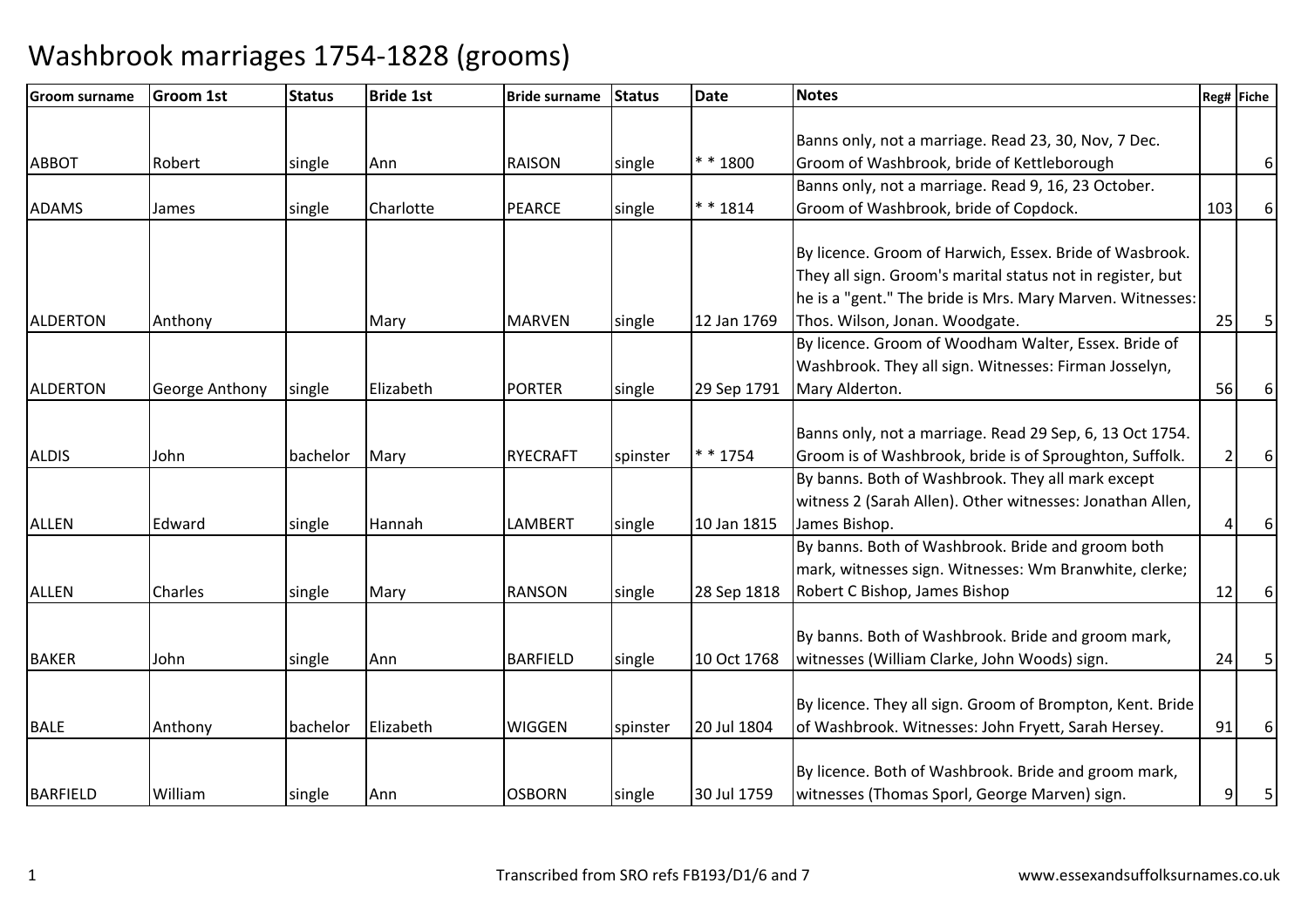| Groom surname   | <b>Groom 1st</b> | <b>Status</b> | <b>Bride 1st</b> | <b>Bride surname</b> | <b>Status</b> | <b>Date</b> | <b>Notes</b>                                             |     | Reg# Fiche |
|-----------------|------------------|---------------|------------------|----------------------|---------------|-------------|----------------------------------------------------------|-----|------------|
|                 |                  |               |                  |                      |               |             | By banns. They all sign except the bride. Groom of       |     |            |
|                 |                  |               |                  |                      |               |             | Copdock, bride of Washbrook. Witnesses: Thomas           |     |            |
| <b>BICKMORE</b> | William          | single        | Mary             | <b>ROBERT</b>        | single        | 18 Jan 1774 | Bickmore, John Woods                                     | 34  | 5          |
|                 |                  |               |                  |                      |               |             | By banns. They all sign. Both of Washbrook: Witnesses:   |     |            |
| <b>BIRD</b>     | John             | single        | Susan            | <b>ROUT</b>          | single        | 15 Jan 1774 | John & Sarah Woods                                       | 33  | 5          |
|                 |                  |               |                  |                      |               |             | By banns. Both of Washbrook. They all sign except        |     |            |
| <b>BIRD</b>     | William          | single        | Mary             | <b>COLE</b>          | single        | 27 Nov 1792 | witness 1 (Robert Cole). Witness 2: Elizabeth Cole       | 58  | 6          |
|                 |                  |               |                  |                      |               |             | By banns. Both of Washbrook. Bride and groom mark,       |     |            |
| <b>BIRD</b>     | William          | bachelor      | Susan            | WELLUM               | spinster      | 19 Oct 1803 | witnesses (Edward Durrant, Robt Balls) sign.             | 87  | 6          |
|                 |                  |               |                  |                      |               |             |                                                          |     |            |
|                 |                  |               |                  |                      |               |             | By banns. Groom of Copdock, bride of Washbrook. They     |     |            |
|                 |                  |               |                  |                      |               |             | all sign. The groom is James Bishop junr. Witnesses:     |     |            |
| <b>BISHOP</b>   | James            | single        | Mary             | <b>LEMON</b>         | single        | 19 Oct 1824 | James & R C Bishop, Sarah Lemon, Sarah Lott.             | 31  | 6          |
|                 |                  |               |                  |                      |               |             |                                                          |     |            |
|                 |                  |               |                  |                      |               |             | By banns. Both of Washbrook. Bride and groom sign,       |     |            |
| <b>BISHUP</b>   | James            | single        | Elizabeth        | <b>CULLINGTON</b>    | single        | 10 Sep 1793 | witnesses (Robert and Sarah Cullington) sign.            | 64  | 6          |
|                 |                  |               |                  |                      |               |             |                                                          |     |            |
|                 |                  |               |                  |                      |               |             | By banns. Both of Washbrook. They all mark except        |     |            |
| <b>BLYTH</b>    | William          | single        | Mary             | <b>FALLOW</b>        | single        | 22 Mar 1810 | witness 1 (James Bishop). Witness 2: Samuel Payne        | 101 | 6          |
|                 |                  |               |                  |                      |               |             | By banns. Both of Washbrook. Bride and groom mark,       |     |            |
| <b>BROOKS</b>   | John             | bachelor      | Lucy             | <b>CULLINGTON</b>    | spinster      | 11 Oct 1803 | witnesses (Sarah Hebart?, Robt Balls) sign.              | 86  | 6          |
|                 |                  |               |                  |                      |               |             |                                                          |     |            |
|                 |                  |               |                  |                      |               |             | By licence. Both of Washbrook. Bride and groom mark,     |     |            |
| <b>BROOMLEY</b> | Thomas           | single        | Elizabeth        | <b>SPORLE</b>        | single        | 04 Oct 1772 | witnesses (Robt Porter, Thos Cullinton) sign.            | 30  | 5          |
|                 |                  |               |                  |                      |               |             | By licence. Groom of Stratford, bride of Washbrook. They |     |            |
|                 |                  |               |                  |                      |               |             | all sign. The signature of "Mary Grimsey" is also on the |     |            |
|                 |                  |               |                  |                      |               |             | line where the bride signs - a third witness? Witnesses: |     |            |
| <b>BROWN</b>    | Abraham          | widower       | Sarah            | <b>GRIMSEY</b>       | single        | 14 Oct 1777 | Mary & John Lott.                                        | 41  | 5          |
|                 |                  |               |                  |                      |               |             | Banns only, not a marriage. Read 6, 13, 20 May. Groom    |     |            |
| <b>BROWN</b>    | George           | single        | Sarah            | <b>TAYLOR</b>        | single        | * * 1798    | of Washbrook, bride of Langham, Essex.                   |     | 6          |
|                 |                  |               |                  |                      |               |             | By banns. Both of Washbrook. Bride and groom mark,       |     |            |
| <b>BUGG</b>     | William          | single        | Ann              | <b>FAYER</b>         | single        | 13 Oct 1778 | witnesses (John Woods, John Faiers) sign.                | 43  | 5          |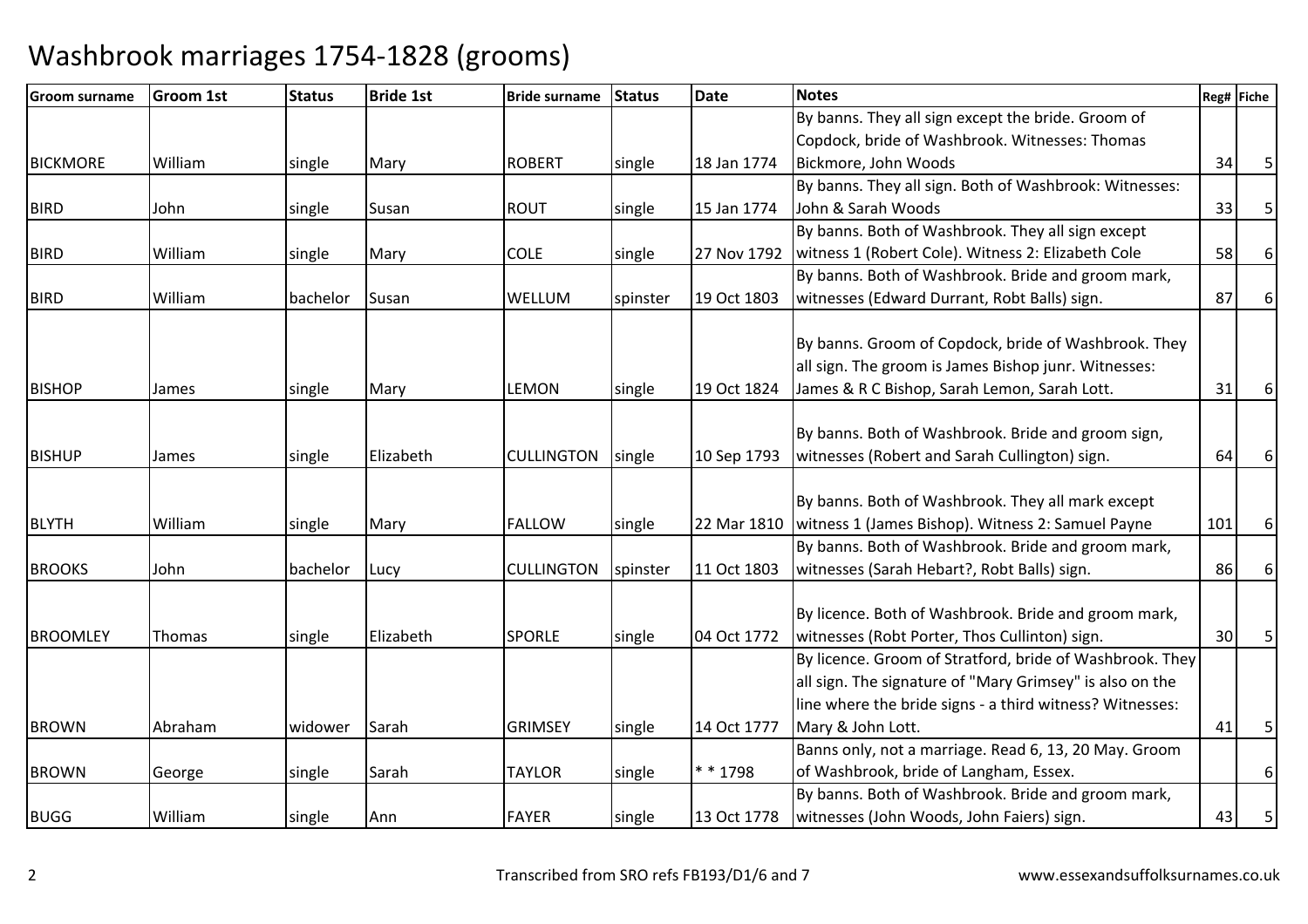| Groom surname      | <b>Groom 1st</b> | <b>Status</b> | <b>Bride 1st</b> | <b>Bride surname</b> | <b>Status</b> | Date        | <b>Notes</b>                                                   |    | Reg# Fiche |
|--------------------|------------------|---------------|------------------|----------------------|---------------|-------------|----------------------------------------------------------------|----|------------|
|                    |                  |               |                  |                      |               |             |                                                                |    |            |
|                    |                  |               |                  |                      |               |             | By banns. Groom & witness 1 (Stephen Bullard) sign,            |    |            |
|                    |                  |               |                  |                      |               |             | others mark. Groom is of Wherstead, Suffolk. Bride is of       |    |            |
| <b>BULLARD</b>     | William          | single        | Susannah         | <b>SCOULDEN</b>      | spinster      | 11 Oct 1798 | Washbrook. Witness 2: Mary Chisnall.                           | 74 |            |
|                    |                  |               |                  |                      |               |             | By banns. They all sign except the bride. Groom is of          |    |            |
|                    |                  |               |                  |                      |               |             | Dedham, Essex, bride of Washbrook. Witnesses: B                |    |            |
| <b>BUSH</b>        | John             | single        | Mary             | <b>DAYE</b>          | spinster      | 21 Aug 1763 | Woollward, James Bush                                          | 14 |            |
|                    |                  |               |                  |                      |               |             | By banns. Groom is of Little Wigborrow, Essex                  |    |            |
|                    |                  |               |                  |                      |               |             | (Wigborough). Bride is of Washbrook. They all sign             |    |            |
|                    |                  |               |                  |                      |               |             | except the bride. There's possibly a 3rd witness, but the      |    |            |
|                    |                  |               |                  |                      |               |             | writing is too faded to read. Witnesses: William Byford,       |    |            |
| <b>BYFORD</b>      | James            | single        | Ann              | <b>DRIVER</b>        | single        | 03 Apr 1814 | James Bishop.                                                  |    |            |
|                    |                  |               |                  |                      |               |             | By banns. They all mark except the groom. Both of              |    |            |
| <b>CARRINGTON</b>  | <b>Thomas</b>    | single        | Sarah            | <b>BARFIELD</b>      | single        | 07 Nov 1775 | Washbrook. Witnesses: John & Mary Penner                       | 37 | 5          |
|                    |                  |               |                  |                      |               |             |                                                                |    |            |
|                    |                  |               |                  |                      |               |             | By licence. Groom of Copdock, bride of Washbrook. They         |    |            |
| <b>CHAMBERLAIN</b> | James            | single        | Sarah Sophia     | <b>LOTT</b>          | single        | 07 Oct 1817 | all sign. Witnesses: James & Mary Turner, James Bishop.        |    |            |
|                    |                  |               |                  |                      |               |             |                                                                |    |            |
|                    |                  |               |                  |                      |               |             | By banns. They all sign except the bride. Both of              |    |            |
| <b>CHAPLING</b>    | Robert           | single        | Jane             | <b>BARFIELD</b>      | single        | 10 Oct 1788 | Washbrook. Witnesses: William Wiles, John Woods                | 52 |            |
|                    |                  |               |                  |                      |               |             | By banns. Groom of East Bergholt, bride of Washbrook.          |    |            |
|                    |                  |               |                  |                      |               |             | They all mark except witness 2 (John Woods). Witness 1:        |    |            |
| <b>CHISNALL</b>    | Isaac            | single        | Hannah           | <b>RANSON</b>        | single        | 19 Sep 1785 | Ann Wright.                                                    | 50 | 5          |
|                    |                  |               |                  |                      |               |             | By banns. Both of Washbrook. The groom is Isaac                |    |            |
|                    |                  |               |                  |                      |               |             | Chisnall junr, witness 1 is Isaac Chisnall senr. They all sign |    |            |
|                    |                  |               |                  |                      |               |             | except witness 1 and 2 (Susannah Steward). Witness 3 is        |    |            |
| <b>CHISNALL</b>    | Isaac            | single        | Ann              | <b>WENDON</b>        | single        | 04 May 1823 | James Bishop.                                                  | 26 |            |
|                    |                  |               |                  |                      |               |             |                                                                |    |            |
|                    |                  |               |                  |                      |               |             | By banns. They all sign except the groom. Both of              |    |            |
| <b>CHISNELL</b>    | George           | single        | Elizabeth        | CULLINGTON   single  |               | 05 Jan 1790 | Washbrook. Witnesses: Robert & Elizabeth Cullinton.            | 53 |            |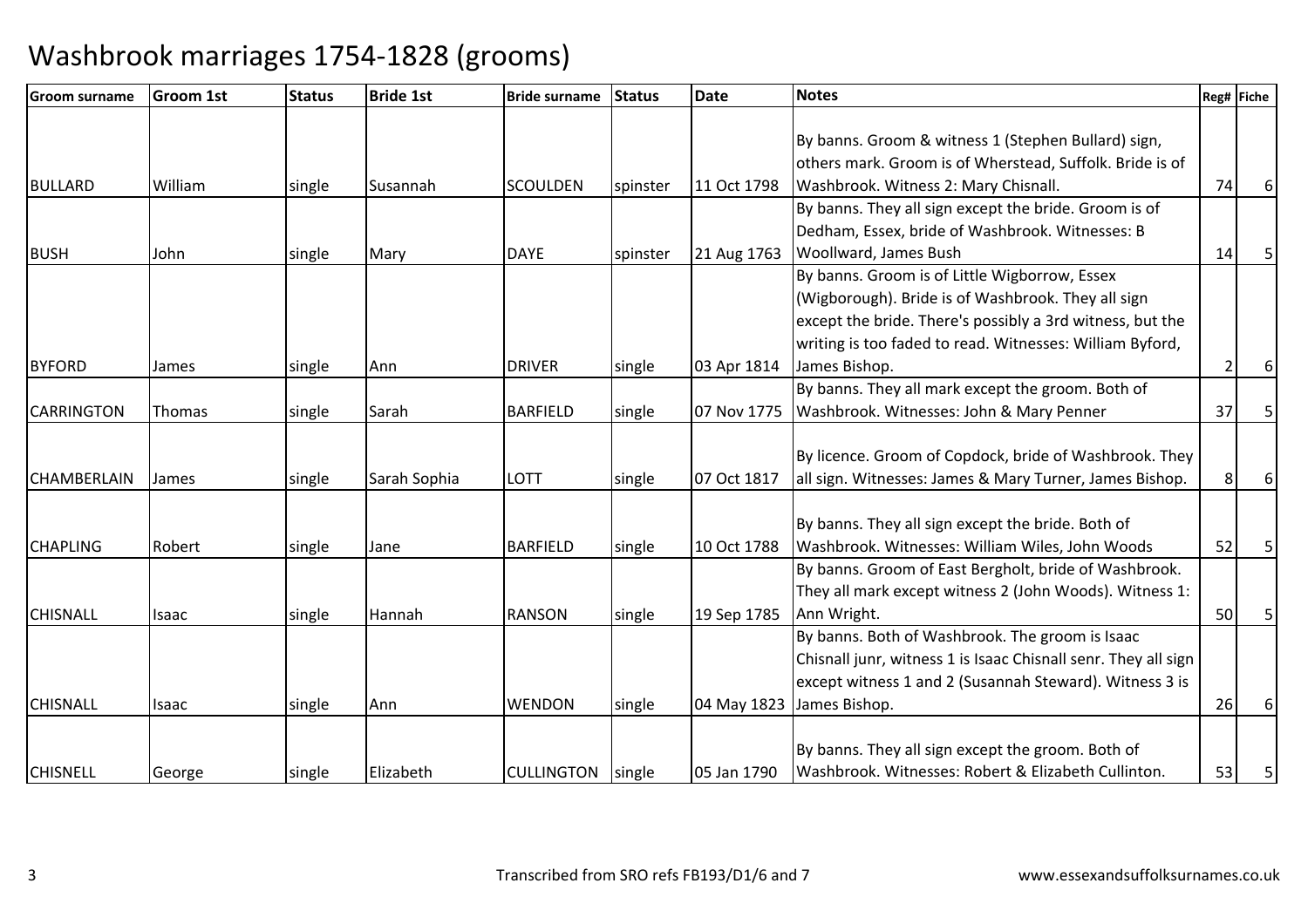| <b>IGroom surname</b> | <b>Groom 1st</b> | <b>Status</b> | <b>Bride 1st</b>   | <b>Bride surname</b> | <b>Status</b> | <b>Date</b>         | <b>Notes</b>                                                      | Reg# Fiche |   |
|-----------------------|------------------|---------------|--------------------|----------------------|---------------|---------------------|-------------------------------------------------------------------|------------|---|
|                       |                  |               |                    |                      |               |                     | By banns. Both of Washbrook. They all sign except the             |            |   |
|                       |                  |               |                    |                      |               |                     | groom. Witnesses: Mary Ann & Hannah Norfolk, John                 |            |   |
| <b>CHISNELL</b>       | George           | single        | <b>Rachel Laws</b> | <b>DAY</b>           | single        | 14 Oct 1817         | Day, James Bishop                                                 | 9          |   |
|                       |                  |               |                    |                      |               |                     | By banns. Both of Washbrook. They all mark. Witnesses:            |            |   |
| <b>CLARK</b>          | Samuel           | single        | Sarah              | <b>OSBORNE</b>       | single        |                     | 04 May 1793 Mary Osborne, Deborah Finch                           | 60         | 6 |
|                       |                  |               |                    |                      |               |                     | Banns only, not a marriage. Read 17, 24 Apr, 1 May.               |            |   |
| <b>CLARK</b>          | John             | single        | Mary               | <b>FINCH</b>         | single        | $* * 1791$          | Groom of Washbrook, bride of Chattisham                           |            | 6 |
|                       |                  |               |                    |                      |               |                     | Banns only, not a marriage. Read 23, 30 Sep, 7 Oct.               |            |   |
| <b>CLARKE</b>         | Gideon           | single        | Sarah              | <b>GARROD</b>        | single        | * * 1770            | Groom of Washbrook, bride of Copdock                              |            | 6 |
|                       |                  |               |                    |                      |               |                     | By banns. Both of Washbrook. Bride & groom mark,                  |            |   |
|                       |                  |               |                    |                      |               |                     | witnesses (John Rusell?, Susannah Scott, James Bishop)            |            |   |
| <b>CLARKE</b>         | Samuel           | single        | Elizabeth          | <b>RATLIFF</b>       | single        | 22 May 1825   sign. |                                                                   | 32         | 6 |
|                       |                  |               |                    |                      |               |                     |                                                                   |            |   |
|                       |                  |               |                    |                      |               |                     | By licence. They all sign except the bride. Both of               |            |   |
| <b>COLE</b>           | <b>Thomas</b>    | single        | Mary               | <b>GENTRY</b>        | single        |                     | 20 May 1783   Washbrook. Witnesses: Danl. Gentree, Isaac Everett. | 47         |   |
|                       |                  |               |                    |                      |               |                     | By banns. Both of Washbrook. They all sign except the             |            |   |
| <b>COLE</b>           | Robert           | single        | Sarah              | <b>CHEPLIN</b>       | spinster      | 09 Dec 1806         | bride. Witnesses: John Cole, Samuel Johnson                       | 95         | 6 |
|                       |                  |               |                    |                      |               |                     | By banns. They all sign except the bride. Groom of Great          |            |   |
|                       |                  |               |                    |                      |               |                     | Wenham, bride of Washbrook. Witnesses: John & Robt.               |            |   |
| <b>COOPER</b>         | <b>Thomas</b>    | single        | Elizabeth          | <b>GARROOD</b>       | single        | 12 Oct 1779         | Woods                                                             | 44         |   |
|                       |                  |               |                    |                      |               |                     | By banns. Groom of Copdock, bride of Washbrook. They              |            |   |
|                       |                  |               |                    |                      |               |                     | all sign except witness 2 (Mary Balls) and witness 3              |            |   |
| <b>COOPER</b>         | John             | single        | Sarah              | <b>COSINS</b>        | single        | 12 Jul 1793         | (Thomas Cooper). Witness 1: Jno. Balls.                           | 61         | 6 |
|                       |                  |               |                    |                      |               |                     | By banns. Groom of Chattisham, bride of Washbrook.                |            |   |
|                       |                  |               |                    |                      |               |                     | Bride and groom mark, witnesses (Harriat Cooper,                  |            |   |
| <b>COOPER</b>         | William          | bachelor      | Elizabeth          | <b>RATLIFF</b>       | spinster      | 10 Apr 1803         | Thomas Payne) sign.                                               | 84         | 6 |
|                       |                  |               |                    |                      |               |                     | Banns only, not a marriage. Read 26 Sep, 3, 10 Oct.               |            |   |
| <b>COOPER</b>         | <b>Thomas</b>    | single        | Elizabeth          | <b>GARROOD</b>       | single        | ** 1780             | Groom of Great Wenham, bride of Washbrook.                        |            | 6 |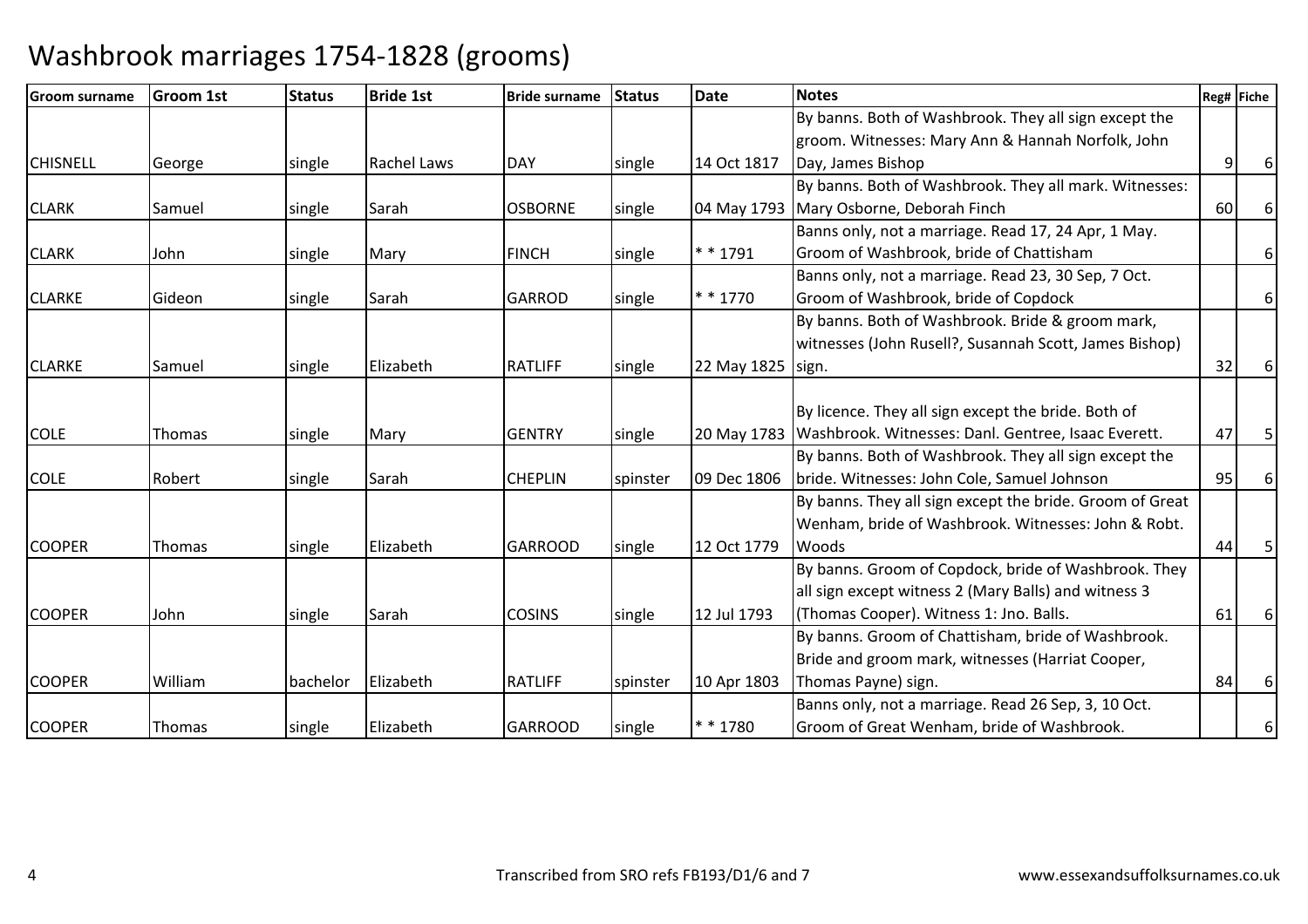| <b>Groom 1st</b> | <b>Status</b>                                                                         | <b>Bride 1st</b>                                           | <b>Bride surname</b>                                                         | <b>Status</b>                                                                                                         | <b>Date</b>                                                | <b>Notes</b>                                                                                          |                                                                                                                                                                                                                                                                                                                                                                                                                                                                                                                                                                                                                                                                                                                                                                                                                                                                                                                                            |                                                      |
|------------------|---------------------------------------------------------------------------------------|------------------------------------------------------------|------------------------------------------------------------------------------|-----------------------------------------------------------------------------------------------------------------------|------------------------------------------------------------|-------------------------------------------------------------------------------------------------------|--------------------------------------------------------------------------------------------------------------------------------------------------------------------------------------------------------------------------------------------------------------------------------------------------------------------------------------------------------------------------------------------------------------------------------------------------------------------------------------------------------------------------------------------------------------------------------------------------------------------------------------------------------------------------------------------------------------------------------------------------------------------------------------------------------------------------------------------------------------------------------------------------------------------------------------------|------------------------------------------------------|
|                  |                                                                                       |                                                            |                                                                              |                                                                                                                       |                                                            |                                                                                                       |                                                                                                                                                                                                                                                                                                                                                                                                                                                                                                                                                                                                                                                                                                                                                                                                                                                                                                                                            |                                                      |
|                  |                                                                                       |                                                            |                                                                              |                                                                                                                       |                                                            | By banns. Groom is William Cooper junr of Bentley,                                                    |                                                                                                                                                                                                                                                                                                                                                                                                                                                                                                                                                                                                                                                                                                                                                                                                                                                                                                                                            |                                                      |
|                  |                                                                                       |                                                            |                                                                              |                                                                                                                       |                                                            | Suffolk. Bride is of Washbrook. Bride and groom sign,                                                 |                                                                                                                                                                                                                                                                                                                                                                                                                                                                                                                                                                                                                                                                                                                                                                                                                                                                                                                                            |                                                      |
|                  |                                                                                       |                                                            |                                                                              |                                                                                                                       |                                                            | witnesses 1 and 2 mark (Jonathan Cooper, Ann?                                                         |                                                                                                                                                                                                                                                                                                                                                                                                                                                                                                                                                                                                                                                                                                                                                                                                                                                                                                                                            |                                                      |
|                  |                                                                                       |                                                            |                                                                              |                                                                                                                       |                                                            | (surname). Witness 3 is James Bishop, who signs and                                                   |                                                                                                                                                                                                                                                                                                                                                                                                                                                                                                                                                                                                                                                                                                                                                                                                                                                                                                                                            |                                                      |
|                  |                                                                                       |                                                            |                                                                              |                                                                                                                       |                                                            | appears to be the churchwarden or similar as he                                                       |                                                                                                                                                                                                                                                                                                                                                                                                                                                                                                                                                                                                                                                                                                                                                                                                                                                                                                                                            |                                                      |
| William          | single                                                                                | Mary Ann                                                   | <b>HUTSON</b>                                                                | single                                                                                                                | 05 Dec 1819                                                | witnesses most marriages at the time.                                                                 | 13                                                                                                                                                                                                                                                                                                                                                                                                                                                                                                                                                                                                                                                                                                                                                                                                                                                                                                                                         | 6                                                    |
|                  |                                                                                       |                                                            |                                                                              |                                                                                                                       |                                                            | By banns. Groom of Chattisham, bride of                                                               |                                                                                                                                                                                                                                                                                                                                                                                                                                                                                                                                                                                                                                                                                                                                                                                                                                                                                                                                            |                                                      |
|                  |                                                                                       |                                                            |                                                                              |                                                                                                                       |                                                            | Washbrook. They all sign except the groom and witness 1                                               |                                                                                                                                                                                                                                                                                                                                                                                                                                                                                                                                                                                                                                                                                                                                                                                                                                                                                                                                            |                                                      |
|                  |                                                                                       |                                                            |                                                                              |                                                                                                                       |                                                            | (Abraham Day). Other witnesses: Ann Harris, Ann                                                       |                                                                                                                                                                                                                                                                                                                                                                                                                                                                                                                                                                                                                                                                                                                                                                                                                                                                                                                                            |                                                      |
| Samuel           | single                                                                                | Ann                                                        | <b>DAY</b>                                                                   | single                                                                                                                | 06 Nov 1814                                                | Hearsum, James Bishop                                                                                 | $\overline{3}$                                                                                                                                                                                                                                                                                                                                                                                                                                                                                                                                                                                                                                                                                                                                                                                                                                                                                                                             | 6                                                    |
|                  |                                                                                       |                                                            |                                                                              |                                                                                                                       |                                                            |                                                                                                       |                                                                                                                                                                                                                                                                                                                                                                                                                                                                                                                                                                                                                                                                                                                                                                                                                                                                                                                                            |                                                      |
|                  |                                                                                       |                                                            |                                                                              |                                                                                                                       |                                                            |                                                                                                       |                                                                                                                                                                                                                                                                                                                                                                                                                                                                                                                                                                                                                                                                                                                                                                                                                                                                                                                                            |                                                      |
|                  |                                                                                       | Ann                                                        |                                                                              |                                                                                                                       |                                                            |                                                                                                       |                                                                                                                                                                                                                                                                                                                                                                                                                                                                                                                                                                                                                                                                                                                                                                                                                                                                                                                                            | 5                                                    |
|                  |                                                                                       |                                                            |                                                                              |                                                                                                                       |                                                            |                                                                                                       |                                                                                                                                                                                                                                                                                                                                                                                                                                                                                                                                                                                                                                                                                                                                                                                                                                                                                                                                            |                                                      |
|                  |                                                                                       |                                                            |                                                                              |                                                                                                                       |                                                            |                                                                                                       |                                                                                                                                                                                                                                                                                                                                                                                                                                                                                                                                                                                                                                                                                                                                                                                                                                                                                                                                            | 6                                                    |
|                  |                                                                                       |                                                            |                                                                              |                                                                                                                       |                                                            |                                                                                                       |                                                                                                                                                                                                                                                                                                                                                                                                                                                                                                                                                                                                                                                                                                                                                                                                                                                                                                                                            |                                                      |
|                  |                                                                                       |                                                            |                                                                              |                                                                                                                       |                                                            |                                                                                                       |                                                                                                                                                                                                                                                                                                                                                                                                                                                                                                                                                                                                                                                                                                                                                                                                                                                                                                                                            |                                                      |
|                  | single                                                                                |                                                            |                                                                              | single                                                                                                                |                                                            |                                                                                                       |                                                                                                                                                                                                                                                                                                                                                                                                                                                                                                                                                                                                                                                                                                                                                                                                                                                                                                                                            | 6                                                    |
|                  |                                                                                       |                                                            |                                                                              |                                                                                                                       |                                                            |                                                                                                       |                                                                                                                                                                                                                                                                                                                                                                                                                                                                                                                                                                                                                                                                                                                                                                                                                                                                                                                                            |                                                      |
|                  |                                                                                       |                                                            |                                                                              |                                                                                                                       |                                                            |                                                                                                       |                                                                                                                                                                                                                                                                                                                                                                                                                                                                                                                                                                                                                                                                                                                                                                                                                                                                                                                                            |                                                      |
|                  |                                                                                       |                                                            |                                                                              |                                                                                                                       |                                                            |                                                                                                       |                                                                                                                                                                                                                                                                                                                                                                                                                                                                                                                                                                                                                                                                                                                                                                                                                                                                                                                                            |                                                      |
|                  |                                                                                       |                                                            |                                                                              |                                                                                                                       |                                                            |                                                                                                       |                                                                                                                                                                                                                                                                                                                                                                                                                                                                                                                                                                                                                                                                                                                                                                                                                                                                                                                                            | $6 \mid$                                             |
|                  |                                                                                       |                                                            |                                                                              |                                                                                                                       |                                                            |                                                                                                       |                                                                                                                                                                                                                                                                                                                                                                                                                                                                                                                                                                                                                                                                                                                                                                                                                                                                                                                                            |                                                      |
|                  |                                                                                       |                                                            |                                                                              |                                                                                                                       |                                                            |                                                                                                       |                                                                                                                                                                                                                                                                                                                                                                                                                                                                                                                                                                                                                                                                                                                                                                                                                                                                                                                                            | 6                                                    |
|                  |                                                                                       |                                                            |                                                                              |                                                                                                                       |                                                            |                                                                                                       |                                                                                                                                                                                                                                                                                                                                                                                                                                                                                                                                                                                                                                                                                                                                                                                                                                                                                                                                            |                                                      |
|                  |                                                                                       |                                                            |                                                                              |                                                                                                                       |                                                            |                                                                                                       |                                                                                                                                                                                                                                                                                                                                                                                                                                                                                                                                                                                                                                                                                                                                                                                                                                                                                                                                            |                                                      |
|                  |                                                                                       |                                                            |                                                                              |                                                                                                                       |                                                            |                                                                                                       |                                                                                                                                                                                                                                                                                                                                                                                                                                                                                                                                                                                                                                                                                                                                                                                                                                                                                                                                            |                                                      |
|                  |                                                                                       |                                                            |                                                                              |                                                                                                                       |                                                            |                                                                                                       |                                                                                                                                                                                                                                                                                                                                                                                                                                                                                                                                                                                                                                                                                                                                                                                                                                                                                                                                            | $6 \mid$                                             |
|                  |                                                                                       |                                                            |                                                                              |                                                                                                                       |                                                            |                                                                                                       |                                                                                                                                                                                                                                                                                                                                                                                                                                                                                                                                                                                                                                                                                                                                                                                                                                                                                                                                            |                                                      |
|                  |                                                                                       |                                                            |                                                                              |                                                                                                                       |                                                            |                                                                                                       |                                                                                                                                                                                                                                                                                                                                                                                                                                                                                                                                                                                                                                                                                                                                                                                                                                                                                                                                            | 5                                                    |
|                  | Ralph<br><b>Herbert</b><br>Robert<br>Robert<br>John<br><b>Robert Grimes</b><br>Robert | single<br>single<br>single<br>bachelor<br>single<br>single | Elizabeth<br>Mary<br>Charlotte<br>Mary<br><b>Mary Scrivener</b><br>Elizabeth | <b>PORTER</b><br><b>MULLEY</b><br><b>DARDRY</b><br><b>JENNINGS</b><br><b>DORLING</b><br><b>ABBOT</b><br><b>HOBART</b> | single<br>single<br>single<br>spinster<br>single<br>single | 16 Oct 1766<br>18 Jul 1797<br>23 Sep 1823<br>30 Dec 1828<br>19 Aug 1822<br>17 Jun 1828<br>05 Dec 1776 | By licence. They all sign. Bride signs her surname Cotton.<br>Both of Washbrook. Witnesses: John Lott, Robert Porter<br>By licence. Both of Washbrook. They all sign. Witnesses:<br>George Marven, Deborah Woods<br>By banns. Both of Washbrook. They all mark except<br>witness 3 (James Bishop). Other witnesses: William<br>Dardry, Elizabeth Rushford<br>By banns. Groom is of Washbrook, bride is of<br>Sproughton, Suffolk. Bride and witness 3 (James Bishop)<br>sign, others mark. Witnesses: John Whaley, Mary Rogers<br>By banns. Both of Washbrook. They all sign except the<br>bride. Witnesses: Thos Meadows, James Bishop<br>By banns. Both of Washbrook. They all sign except<br>witness 3 (Elizabeth Grimes). Witness 2 is James Bishop,<br>who witnesses nearly all marriages at this period.<br>Witness 1: Willm. Grimes.<br>By licence. They all sign. Both of Washbrook. Witnesses:<br>John Mason, Elizabeth Cullinton | Reg# Fiche<br>18<br>70<br>27<br>45<br>19<br>42<br>39 |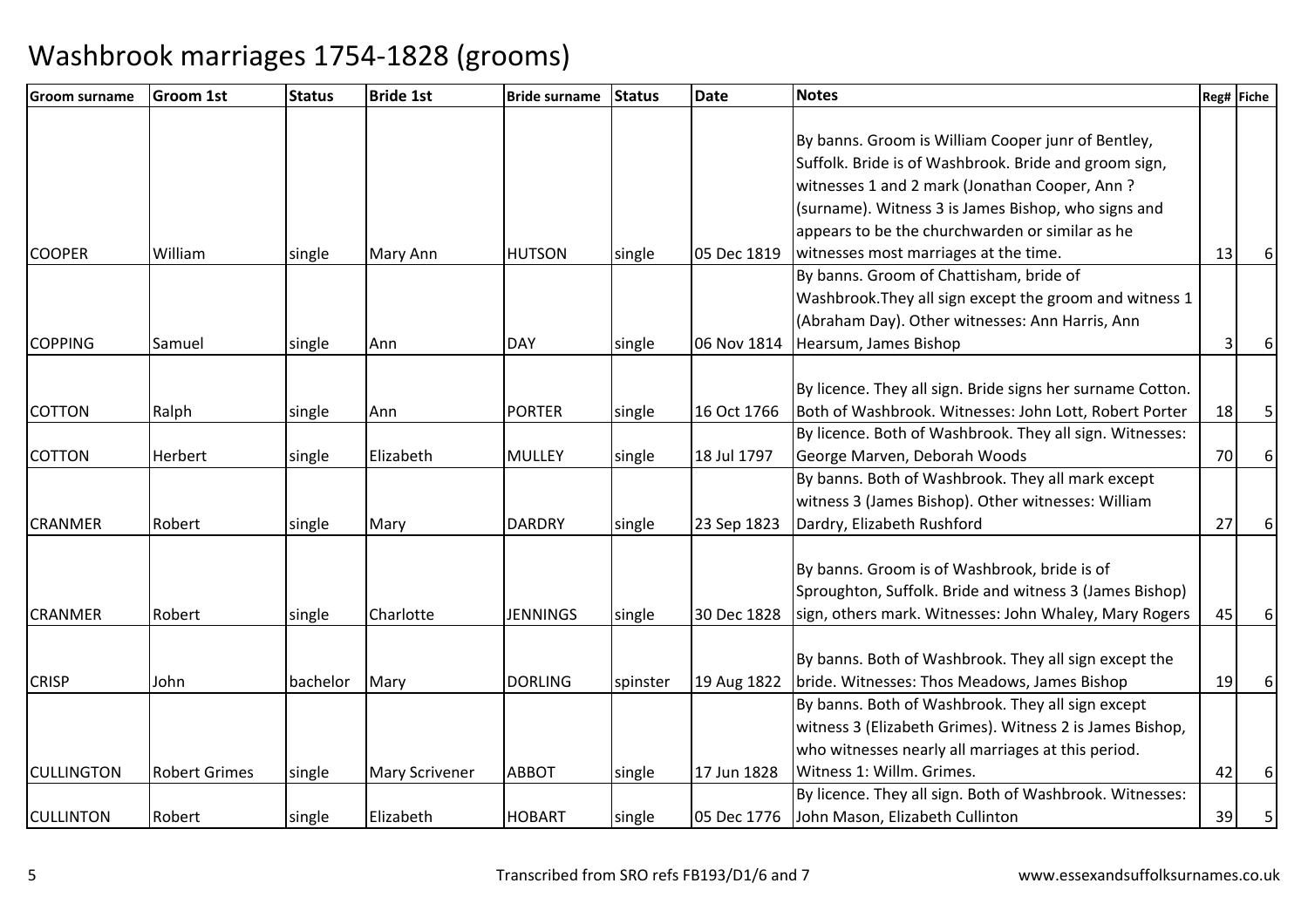| <b>Groom surname</b> | <b>Groom 1st</b> | <b>Status</b> | <b>Bride 1st</b> | <b>Bride surname</b> | Status   | Date        | <b>Notes</b>                                                         |     | Reg# Fiche     |
|----------------------|------------------|---------------|------------------|----------------------|----------|-------------|----------------------------------------------------------------------|-----|----------------|
|                      |                  |               |                  |                      |          |             | Banns only, not a marriage. Read 20, 27 Sep, 4 Oct.                  |     |                |
| <b>CURTIS</b>        | Robert           | single        | Sarah            | WELHAM               | single   | * * 1795    | Groom of Washbrook, bride of Holbrook                                |     | 6              |
|                      |                  |               |                  |                      |          |             |                                                                      |     |                |
|                      |                  |               |                  |                      |          |             | By banns. Groom of Chattisham, bride of Washbrook.                   |     |                |
|                      |                  |               |                  |                      |          |             | Groom & witness 1 (William Sherman) mark, others sign.               |     |                |
| <b>CURTIS</b>        | Robert           | widower       | Sarah            | <b>CHISNELL</b>      | single   | 07 May 1821 | <b>Witness 2: Charlotte Curtis</b>                                   | 17  | 6              |
|                      |                  |               |                  |                      |          |             | Banns only, not a marriage. Read 26 Sep, 3, 10 Oct.                  |     |                |
| <b>CUTTING</b>       | Robert           | widower       | Susan            | <b>CHISNELL</b>      | spinster | $* * 1819$  | Groom of Washbrook, bride of Higham.                                 | 114 | 6              |
|                      |                  |               |                  |                      |          |             | By banns. Groom & witness 1 mark, others sign. Both of               |     |                |
| <b>DARDRAY</b>       |                  | widower       | Ann              | <b>FORD</b>          |          | 02 Nov 1791 | Washbrook. Witnesses: James Twaits, John Woods                       |     |                |
|                      | James            |               |                  |                      | single   |             |                                                                      |     | 6              |
| <b>DARDRY</b>        |                  |               | Judith           | <b>CHISNELL</b>      |          | $* * 1787$  | Banns only, not a marriage. Read 19, 26 Nov, 2 Dec.                  |     | 6 <sup>1</sup> |
|                      | William          | single        |                  |                      | single   |             | Groom of Washbrook, bride of Raydon                                  |     |                |
|                      |                  |               |                  |                      |          |             | Banns only, not a marriage. Read 12, 19, 26 Oct. Both of             |     |                |
|                      |                  |               |                  | <b>FORD</b>          |          | * * 1794    | Washbrook. Wedding didn't take place (at least, not in<br>Washbrook) |     |                |
| <b>DARDRY</b>        | James            | widower       | Ann              |                      | single   |             | By banns. Both of Washbrook. They all mark except                    |     | 6 <sup>1</sup> |
|                      |                  |               |                  |                      |          |             |                                                                      |     |                |
|                      |                  |               |                  | <b>DALE</b>          |          |             | witness 1 (Wm. Allsop) and witness 3 (James Bishop).                 |     |                |
| <b>DARDRY</b>        | George           | single        | Mary Ann         |                      | single   | 31 Aug 1817 | <b>Witness 2: Mary Dardry</b>                                        |     | 6              |
|                      |                  |               |                  |                      |          |             | By banns. They all mark. Groom is of Wherstead, Suffolk.             |     |                |
|                      |                  |               |                  |                      |          |             | Bride is of Washbrook. Witnesses: Edward Finch, Mary                 |     |                |
| <b>DARLING</b>       | Thomas           | single        | Sarah            | <b>GRIMWOOD</b>      | single   | 29 Mar 1799 | Bickmore.                                                            | 76  | 6              |
|                      |                  |               |                  |                      |          |             | By banns. Groom of Cobdock (Copdock), bride of                       |     |                |
|                      |                  |               |                  |                      |          |             | Washbrook. They all sign except the bride. Witnesses:                |     |                |
| <b>DAVIS</b>         | James            | single        | Jane             | <b>BARFIELD</b>      | single   | 14 Oct 1762 | Wm. Kemball, John Woods                                              | 13  | 5              |
|                      |                  |               |                  |                      |          |             | By banns. Groom of Copdock, bride of Washbrook. Bride                |     |                |
|                      |                  |               |                  |                      |          |             | and witness 2 (Sarah Smith) mark, others sign. Other                 |     |                |
| <b>DAVIS</b>         | Thomas           | single        | Mary Ann         | <b>SMITH</b>         | single   | 22 Nov 1820 | witnesses: Danel Davis, James Bishop.                                | 16  | 6              |
|                      |                  |               |                  |                      |          |             |                                                                      |     |                |
|                      |                  |               |                  |                      |          |             | By banns. They all sign except the bride. Both of                    |     |                |
| <b>DAY</b>           | John             | single        | Sarah            | <b>FELLGATE</b>      | single   |             | 26 Nov 1764   Washbrook. Witnesses: William Day, William English.    | 15  | 5              |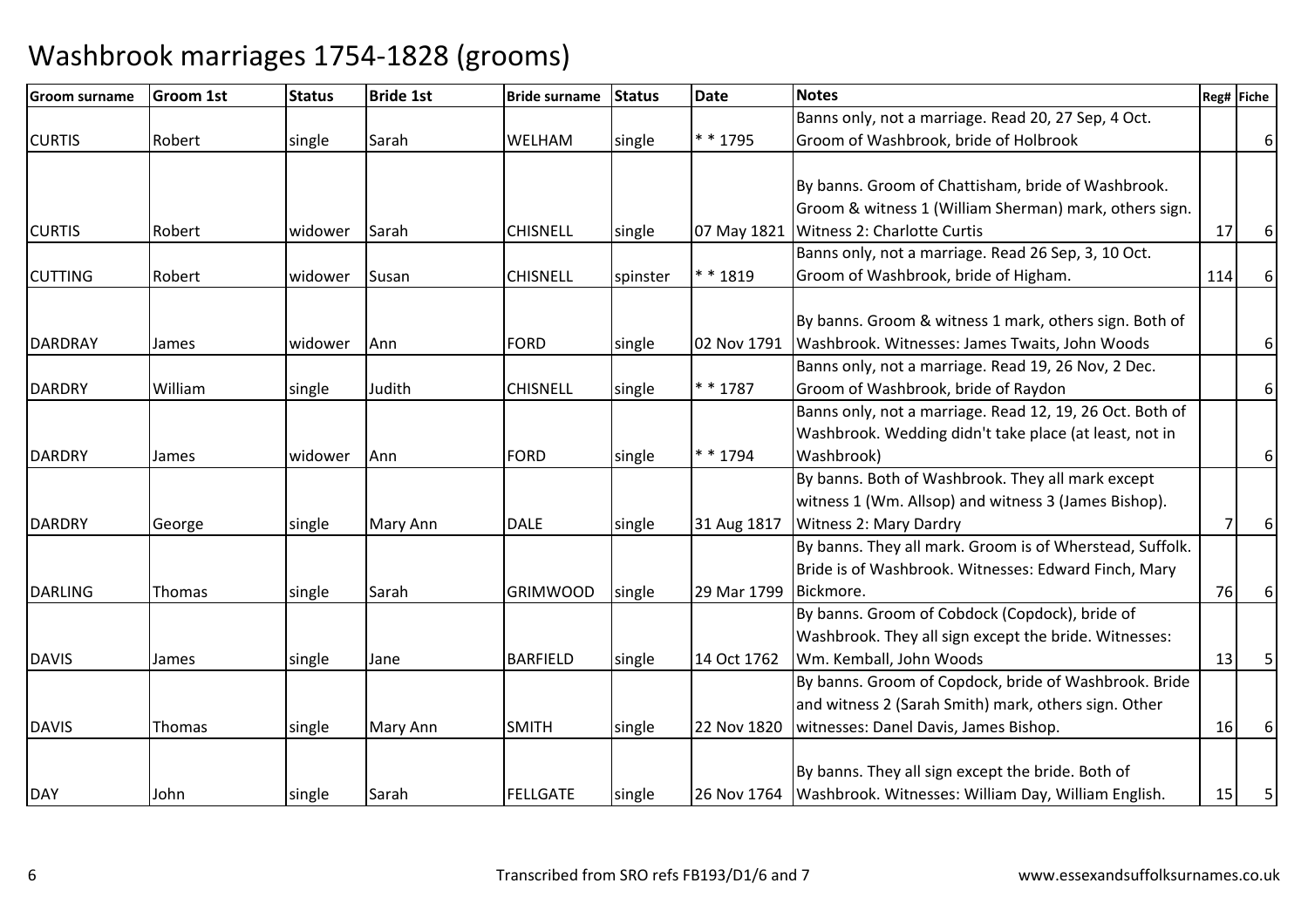| Groom surname    | <b>Groom 1st</b> | <b>Status</b> | <b>Bride 1st</b>   | <b>Bride surname</b> | <b>Status</b> | <b>Date</b> | <b>Notes</b>                                              |    | Reg# Fiche |
|------------------|------------------|---------------|--------------------|----------------------|---------------|-------------|-----------------------------------------------------------|----|------------|
|                  |                  |               |                    |                      |               |             |                                                           |    |            |
|                  |                  |               |                    |                      |               |             | By licence. Both of Washbrook. Groom and witness 2        |    |            |
| <b>DAY</b>       | Abraham          | single        | Ann                | <b>DAY</b>           | single        | 21 Jan 1774 | (John Woods) sign, others mark. Witness 1: Abraham Day    | 35 | 5          |
|                  |                  |               |                    |                      |               |             | By licence. Both of Washbrook. Bride is a minor. They all |    |            |
|                  |                  |               |                    |                      |               |             | sign. Witnesses: Susannah Fricker, Hannah Hearsum,        |    |            |
| <b>DAY</b>       | John             | single        | <b>Rachel Laws</b> | <b>DAY</b>           |               | 29 Mar 1796 | James Sexton                                              | 67 | 6          |
|                  |                  |               |                    |                      |               |             |                                                           |    |            |
|                  |                  |               |                    |                      |               |             | By banns. They all sign except the groom. Both of         |    |            |
| <b>DAY</b>       | Abraham          | single        | Ann                | <b>HARRIS</b>        | single        | 04 Jan 1803 | Washbrook. Witnesses: Rachel Laws Day, Robt Balls         | 83 | 6          |
|                  |                  |               |                    |                      |               |             | By banns. Both of Washbrook. They all sign except the     |    |            |
| <b>DAY</b>       | John             | single        | Mary               | <b>MARVEN</b>        | spinster      | 10 Nov 1806 | groom. Witnesses: John and Henry Day                      | 94 | 6          |
|                  |                  |               |                    |                      |               |             | By banns. Both of Washbrook. Bride and groom mark,        |    |            |
| <b>DAY</b>       | Roger            | single        | Mary               | <b>MUNNINGS</b>      | spinster      | 12 Jan 1807 | witnesses (Mary Day, James Bishop) sign.                  | 96 | 6          |
|                  |                  |               |                    |                      |               |             | Banns only, not a marriage. Read 4, 11, 18 Nov. Groom of  |    |            |
| <b>DAY</b>       | William          | single        | Sarah              | <b>CHAPLIN</b>       | single        | * * 1759    | Washbrook, bride of Little Wenham.                        | 10 |            |
|                  |                  |               |                    |                      |               |             |                                                           |    |            |
|                  |                  |               |                    |                      |               |             | By banns. Both of Washbrook. They all sign except         |    |            |
| <b>DAY</b>       | Thomas           | single        | Mary               | <b>HESSEY</b>        | single        | 19 Sep 1815 | witness 2 (Thomas Garwood). Witness 1: Mary Lemon         | 5  | 6          |
|                  |                  |               |                    |                      |               |             | By licence. Groom of St Mary Key, Ipswich. Bride of       |    |            |
|                  |                  |               |                    |                      |               |             | Washbrook. They all sign. Witnesses: Elizabeth Long,      |    |            |
| <b>DUNINGHAM</b> | Shepherd         | bachelor      | Hannah Delande     | LONG                 | spinster      | 27 Oct 1828 | Phillis Goggs, Peter A? Long.                             | 43 | 6          |
|                  |                  |               |                    |                      |               |             |                                                           |    |            |
|                  |                  |               |                    |                      |               |             | By banns. Both of Washbrook. Groom & witness 2 (Robt      |    |            |
| <b>DURRANT</b>   | Edward           | single        | Hannah             | WELHAM               | single        | 19 Feb 1798 | Balls) sign, others mark. Witness 1: Pilgrim Daldry       | 71 | 6          |
|                  |                  |               |                    |                      |               |             | By banns. Groom is of Sproughton, Suffolk. Bride is of    |    |            |
|                  |                  |               |                    |                      |               |             | Washbrook. Bride and groom mark, witnesses (Samuel        |    |            |
| <b>EASTY</b>     | John             | widower       | Ann                | <b>ROBERTS</b>       | single        | 11 Oct 1760 | Eastey, John Woods) sign.                                 | 10 |            |
|                  |                  |               |                    |                      |               |             | By licence. Both of Washbrook. They all sign. Witnesses:  |    |            |
| <b>EDWARDS</b>   | John             | widower       | Elizabeth          | <b>RYE</b>           | spinster      | 09 Nov 1803 | Maria & Joseph Rye                                        | 88 | 6          |
|                  |                  |               |                    |                      |               |             | By banns. Groom of Little Wenham, bride of Washbrook.     |    |            |
|                  |                  |               |                    |                      |               |             | Bride and groom mark, witness (James Bishop) signs. No    |    |            |
| ELLESDEN         | Robert           | single        | Susan              | <b>ROUT</b>          | spinster      | 22 Sep 1806 | second witness.                                           | 93 | 6          |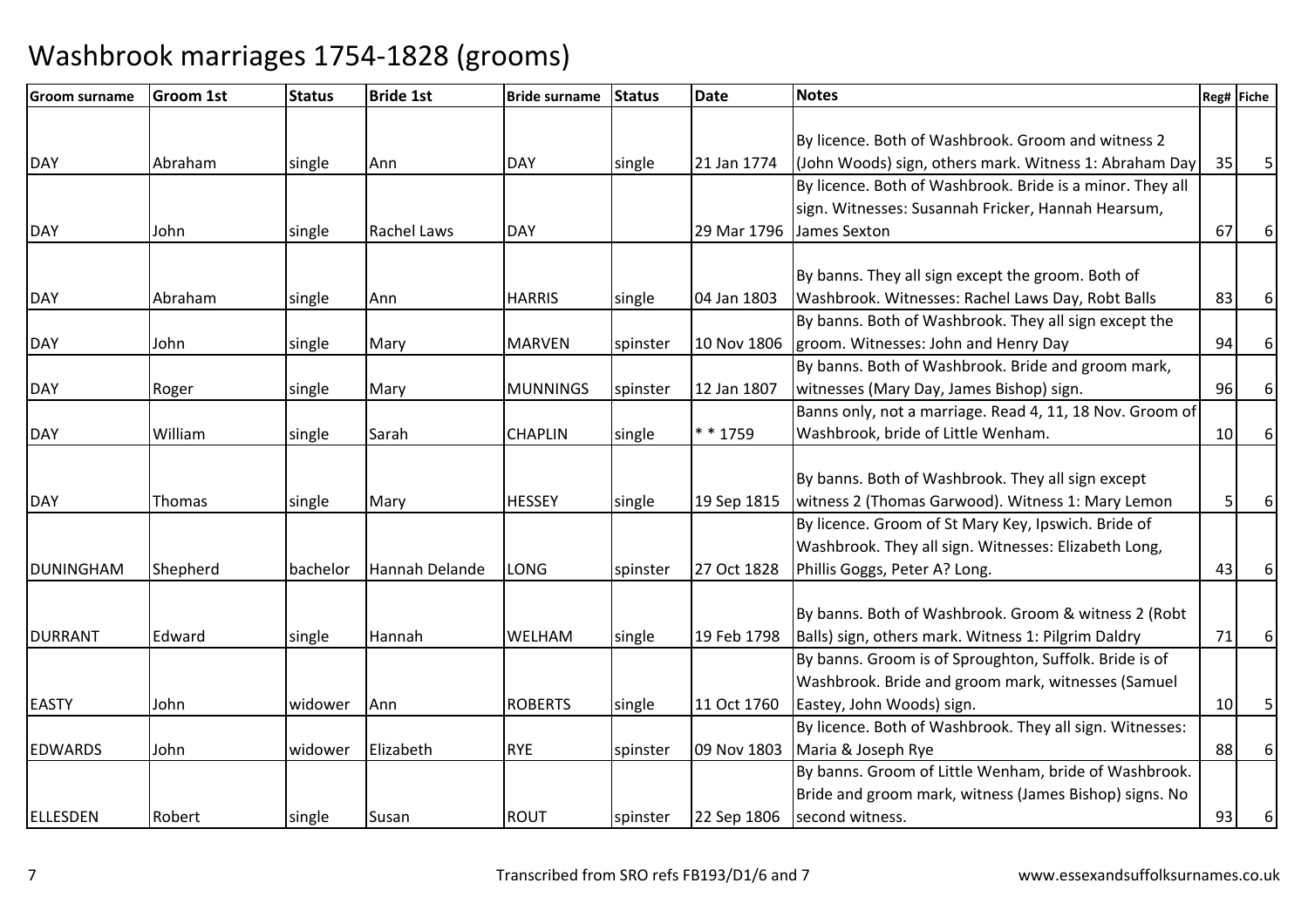| lGroom surname | <b>Groom 1st</b> | <b>Status</b> | <b>Bride 1st</b> | <b>Bride surname</b> | <b>Status</b> | <b>Date</b> | <b>Notes</b>                                                                                                                                                                                         |                 | Reg# Fiche |
|----------------|------------------|---------------|------------------|----------------------|---------------|-------------|------------------------------------------------------------------------------------------------------------------------------------------------------------------------------------------------------|-----------------|------------|
|                |                  |               |                  |                      |               |             | By banns. They all sign except the bride. Both of                                                                                                                                                    |                 |            |
| <b>FENN</b>    | Charles          | widower       | Mary             | <b>MARTIN</b>        | single        | 04 Nov 1766 | Washbrook. Witnesses: John Woods, John Lott                                                                                                                                                          | 20 <sup>1</sup> | 5          |
|                |                  |               |                  |                      |               |             | By banns. Groom is of St Margaret's, Ipswich. Bride is of                                                                                                                                            |                 |            |
|                |                  |               |                  |                      |               |             | Washbrook. Bride and groom mark, witnesses (John                                                                                                                                                     |                 |            |
| <b>FINCH</b>   | William          | single        | Sarah            | <b>ROBERTS</b>       | single        | 21 Oct 1765 | Roberts, Joseph Buttermer) sign.                                                                                                                                                                     | 16              |            |
|                |                  |               |                  |                      |               |             | By banns. They all sign. Both of Washbrook. Witnesses:                                                                                                                                               |                 |            |
| <b>FINCH</b>   | Charles          | single        | Elizabeth        | LEWIS                | single        | 11 Jun 1770 | Charles Finch, Samuel Grimwood                                                                                                                                                                       | 29              | 5          |
|                |                  |               |                  |                      |               |             | Banns only, not a marriage. Read 3, 10, 17 Jan. Groom of                                                                                                                                             |                 |            |
| <b>FINCH</b>   | William          | single        | Mary             | <b>WELLS</b>         | single        | $* * 1773$  | Washbrook, bride of Hintlesham                                                                                                                                                                       |                 | 6          |
| <b>FROST</b>   | Edward           | bachelor      | Hannah           | <b>GENTRY</b>        | spinster      | 11 Oct 1822 | By licence with consent of parents. Bride is a minor.<br>Groom of Copdock, bride of Washbrook. They all sign.<br>Witnesses: James Bishop, Daniel & Ann Gentry.                                       | 20              | 6          |
| <b>FROWAR</b>  | William          | single        | Mary             | <b>GENTRY</b>        | single        | $* * 1790$  | Banns only, not a marriage. Read 14, 21, 28 Nov. Groom<br>of Washbrook, bride of Chattisham                                                                                                          |                 | 6          |
| <b>FULLER</b>  | Charles          | widower       | Ann              | <b>WHILES</b>        | widow         | 11 Oct 1824 | By licence. Groom is of Twilland, Suffolk. They all mark<br>except witnesses 2 and 3 (Sarah Lott, James Bishop).<br>Witness 1: Garnish Fuller.                                                       | 30              | 6          |
|                |                  |               |                  |                      |               |             | By banns. They all sign. Both of Washbrook. Witnesses:                                                                                                                                               |                 |            |
| <b>GARNHAM</b> | Robert           | single        | Sarah            | <b>DAY</b>           | single        | 14 Apr 1793 | Michael Harris, Rachel Day                                                                                                                                                                           | 59              | 6          |
| <b>GENTRY</b>  | Daniel           | single        | Grace            | <b>CARNEL</b>        | spinster      | $* * 1770$  | Banns only, not a marriage. Read 8, 15, 22 July 1770.<br>Groom of Washbrook, bride of Mistley, Essex.                                                                                                |                 | 6          |
| <b>GENTRY</b>  | Daniel           | single        | Mary Ann         | <b>ROBERTS</b>       | single        | 21 Nov 1822 | By licence with consent of the bride's father. Bride is a<br>minor, of Copdock. Groom of Washbrook. They all sign<br>except witness 1 (Thomas Dale). Witnesses 2 and 3: John<br>Roberts, Ann Gentry. | 21              | 6          |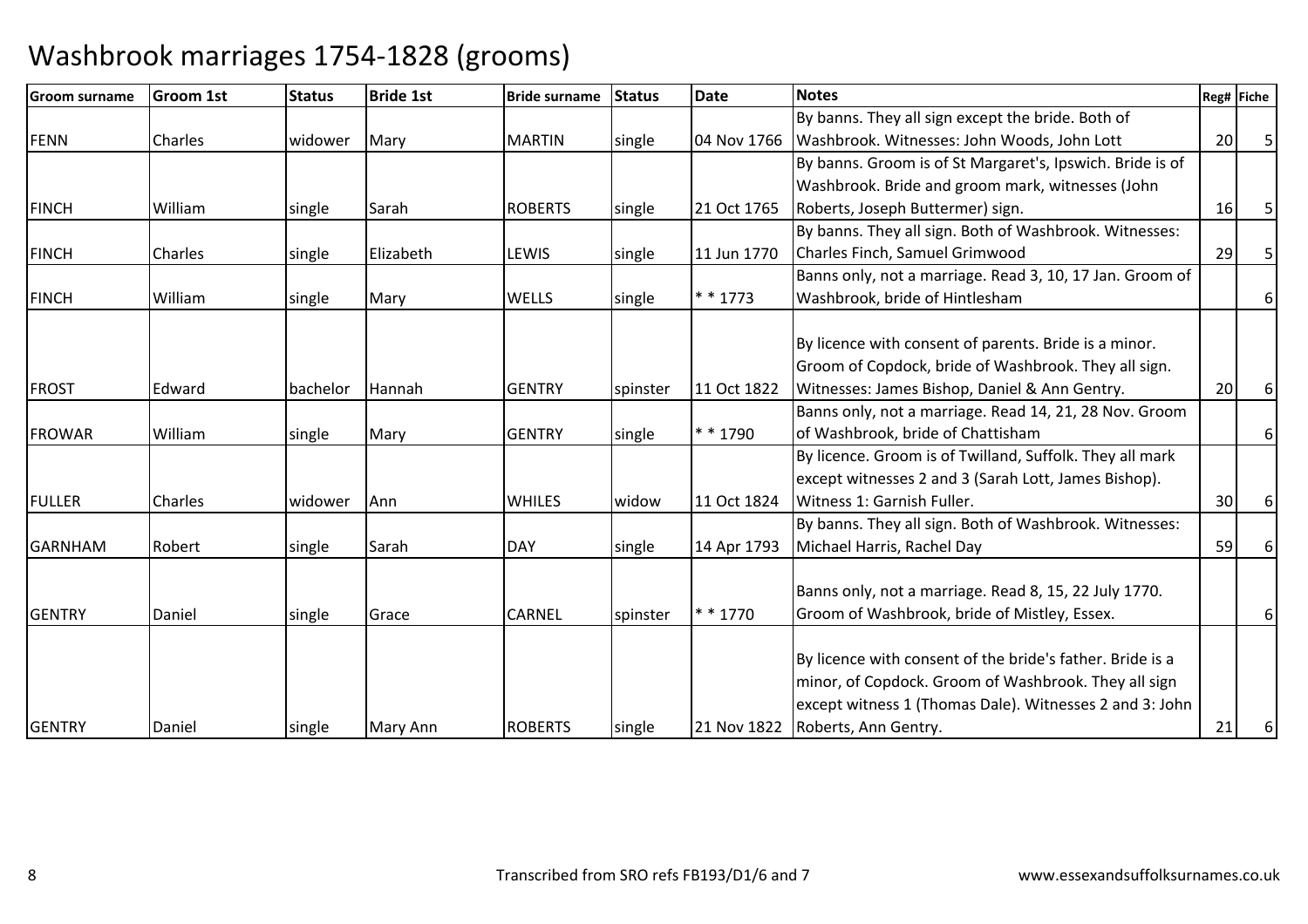| <b>Groom surname</b> | <b>Groom 1st</b> | <b>Status</b> | <b>Bride 1st</b> | <b>Bride surname</b> | <b>Status</b> | <b>Date</b> | <b>Notes</b>                                              |    | Reg# Fiche |
|----------------------|------------------|---------------|------------------|----------------------|---------------|-------------|-----------------------------------------------------------|----|------------|
|                      |                  |               |                  |                      |               |             |                                                           |    |            |
|                      |                  |               |                  |                      |               |             | By licence. Groom of Hintlesham, bride of Washbrook.      |    |            |
|                      |                  |               |                  |                      |               |             | They all sign. The groom is Daniel Gentry junior.         |    |            |
|                      |                  |               |                  |                      |               |             | Witnesses 1: Herbert Cotton junr, Frances Maria Gentry,   |    |            |
| <b>GENTRY</b>        | Daniel           | bachelor      | Elizabeth        | <b>COTTON</b>        | spinster      | 16 Oct 1827 | Sarah Ann Syer, James Bishop                              | 40 | 6          |
|                      |                  |               |                  |                      |               |             | Banns only, not a marriage. Read 27 Sep, 4, 7 Oct. Groom  |    |            |
| <b>GLADDEN</b>       | Stephen          | single        | Mary             | <b>WHITEN</b>        | single        | $* * 1772$  | of Washbrook, bride of Bramford                           |    | $6 \mid$   |
|                      |                  |               |                  |                      |               |             |                                                           |    |            |
|                      |                  |               |                  |                      |               |             | By banns. Both of Washbrook. Groom & witness 2 (Robt      |    |            |
| <b>GODDARD</b>       | James            | single        | Susannah         | <b>DARDRY</b>        | spinster      | 04 Oct 1798 | Balls) sign, others mark. Witness 1: Elizabeth Dardry     | 73 | 6          |
|                      |                  |               |                  |                      |               |             |                                                           |    |            |
|                      |                  |               |                  |                      |               |             | By banns. Groom of Copdock, bride of Washbrook. They      |    |            |
|                      |                  |               |                  |                      |               |             | all sign except the bride. Witness 2's surname possibly   |    |            |
| <b>GOODRICH</b>      | John             | widower       | Susan            | <b>TURBOT</b>        | widow         | 11 May 1769 | Turner misspelled. Witnesses: John Woods, James Turer.    | 26 | 5          |
|                      |                  |               |                  |                      |               |             | Banns only, not a marriage. Read 26 Sep, 3, 10 Oct.       |    |            |
| <b>GREEN</b>         | John             | single        | Elizabeth        | <b>LOCK</b>          | single        | * * 1784    | Groom of Washbrook, bride of Belstead                     |    | $6 \mid$   |
|                      |                  |               |                  |                      |               |             |                                                           |    |            |
|                      |                  |               |                  |                      |               |             | By banns. Both of Washbrook. They all sign except         |    |            |
| <b>GRIMES</b>        | William          | single        | Elizabeth        | <b>CULLINGTON</b>    | single        | 12 Mar 1800 | witness 1 (George Chisnell). Witness 2: Sarah Cullington  | 78 | $6 \mid$   |
|                      |                  |               |                  |                      |               |             |                                                           |    |            |
|                      |                  |               |                  |                      |               |             | By licence. They all sign. Groom of Monks Ely, bride of   |    |            |
| <b>GRIMSEY</b>       | Robert           | single        | Sarah            | <b>LOTT</b>          | single        | 09 Jan 1770 | Washbrook. Witnesses: John Woods, John Lott.              | 27 | 5          |
|                      |                  |               |                  |                      |               |             | By banns. They all sign except the bride. Groom is of     |    |            |
|                      |                  |               |                  |                      |               |             | Bently, Essex. Bride is of Washbrook. Witnesses: John     |    |            |
| <b>GRIMWOOD</b>      | William          | single        | Mary             | <b>HERD</b>          | single        | 28 Jun 1768 | Barnard, John Woods.                                      | 23 | 5          |
|                      |                  |               |                  |                      |               |             | By banns. Both of Washbrook. Groom & witness 2            |    |            |
|                      |                  |               |                  |                      |               |             | (Elizabeth Grimwood) mark, others sign. Witness 1:        |    |            |
| <b>GRIMWOOD</b>      | Robert           | single        | Mary             | PEAD                 | spinster      | 14 Mar 1808 | Samuel Mason                                              | 97 | 6          |
|                      |                  |               |                  |                      |               |             |                                                           |    |            |
|                      |                  |               |                  |                      |               |             | Banns only, not a marriage. Read 30 Dec 1798, 6, 13 Jan   |    |            |
|                      |                  |               |                  |                      |               |             | 1799. Caroline's marital status not in register. Groom is |    |            |
| <b>GRIMWOOD</b>      | Thomas           | widower       | Caroline         | <b>BROWNE</b>        |               | * * 1799    | of Washbrook, bride is of Sproughton, Suffolk.            |    | $6 \mid$   |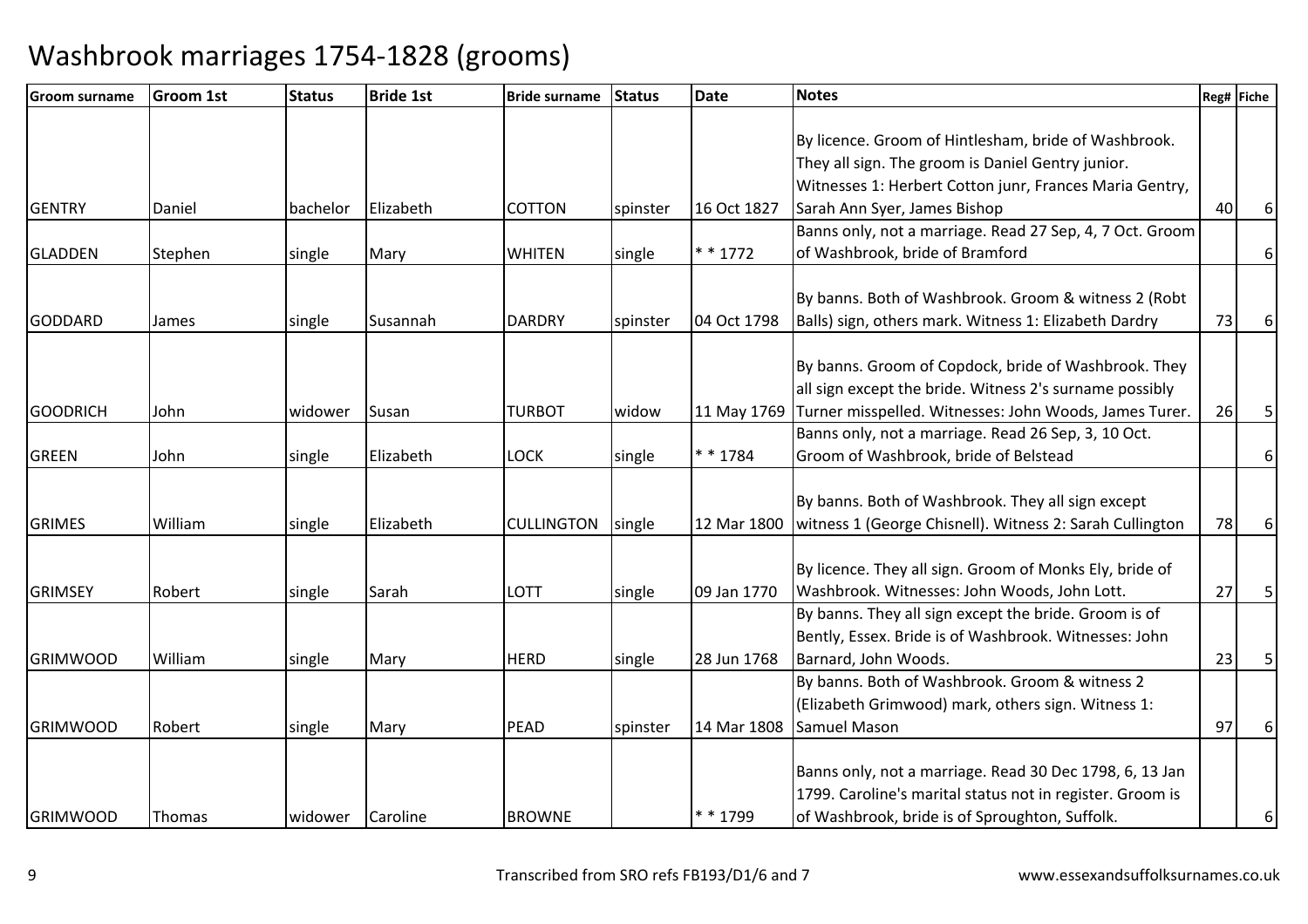| <b>Groom surname</b> | <b>Groom 1st</b> | <b>Status</b> | <b>Bride 1st</b> | <b>Bride surname</b> | <b>Status</b> | <b>Date</b>           | <b>Notes</b>                                               |    | Reg# Fiche |
|----------------------|------------------|---------------|------------------|----------------------|---------------|-----------------------|------------------------------------------------------------|----|------------|
|                      |                  |               |                  |                      |               |                       |                                                            |    |            |
|                      |                  |               |                  |                      |               |                       | By banns. Both of Washbrook. They all mark except          |    |            |
| <b>HARBERD</b>       | John             | single        | Hanah            | <b>BARFIELD</b>      | widow         | 15 May 1781           | witness 1 (John Weeding). Witness 2: James Burton.         | 45 | 5          |
|                      |                  |               |                  |                      |               |                       | Banns only, not a marriage. Read 15, 22, 29 April. Both of |    |            |
|                      |                  |               |                  |                      |               |                       | Washbrook. Appears marriage didn't take place (at least,   |    |            |
| <b>HARBERD</b>       | John             | single        | Hannah           | <b>BARFELD</b>       | widow         | * * 1781              | not in Washbrook)                                          |    | 6          |
|                      |                  |               |                  |                      |               |                       | By banns. Both of Washbrook. They all sign. Witnesses:     |    |            |
| <b>HARRIS</b>        | Michael          | single        | Deborah          | <b>WOODS</b>         | spinster      | 27 Apr 1800           | Maria Brown, Robt Serjeant                                 | 79 | 6          |
|                      |                  |               |                  |                      |               |                       | By banns. Both of Washbrook. They all mark except          |    |            |
|                      |                  |               |                  |                      |               |                       | witnesses 2 (Benjamin Bishop) and 3 (3rd witness is        |    |            |
| <b>HAYWARD</b>       | John             | single        | Hannah           | PIZZEY               | single        | 02 Dec 1828           | James Bishop). Witness 1: Frances Day.                     | 44 | 6          |
|                      |                  |               |                  |                      |               |                       | Banns only, not a marriage. Read 16, 23, 30 Sep. Groom     |    |            |
| <b>HEARSUM</b>       | George           | bachelor      | Hannah           | <b>CARVER</b>        | single        | * * 1759              | of Washbrook, bride of Chattisham.                         | 9  | 6          |
|                      |                  |               |                  |                      |               |                       |                                                            |    |            |
|                      |                  |               |                  |                      |               |                       | By licence. Groom is of St Leonard's, Colchester. Bride is |    |            |
|                      |                  |               |                  |                      |               |                       | of Washbrook. They all sign. Marital statuses not in       |    |            |
| <b>HICKS</b>         | William          |               | Ann              | <b>PORTER</b>        |               | 07 Nov 1798           | register. Witnesses: Marven Porter, Jno. Porter            | 75 | 6          |
|                      |                  |               |                  |                      |               |                       |                                                            |    |            |
|                      |                  |               |                  |                      |               |                       | By banns. Groom is of St Clement's, Ipswich. Bride is of   |    |            |
|                      |                  |               |                  |                      |               |                       | Washbrook. Groom & witness 1 (James Goddard) sign,         |    |            |
| <b>HOWES</b>         | Henry            | single        | Elizabeth        | <b>DARDY</b>         | single        | 09 Nov 1801           | others mark. Witness 2 is Sarah Howes.                     | 80 |            |
|                      |                  |               |                  |                      |               |                       | By banns. Groom is of Brightwell, Suffolk. Bride is of     |    |            |
|                      |                  |               |                  |                      |               |                       | Washbrook. Bride & witness 2 (Rhoda Hayward) mark,         |    |            |
|                      |                  |               |                  |                      |               |                       | others sign. Witnesses 1 & 3: Bennett Lenny?, James        |    |            |
| <b>JAY</b>           | John             | single        | Elizabeth        | <b>PRENTICE</b>      | single        | 22 May 1820   Bishop. |                                                            | 14 | 6          |
|                      |                  |               |                  |                      |               |                       | By banns. Both of Washbrook. Bride and groom mark,         |    |            |
| <b>JENNINGS</b>      | Thomas           | widower       | Elizabeth        | <b>WOODS</b>         | single        | 01 Mar 1762           | witnesses (Jno. Marvell, John Woods) sign.                 | 12 |            |
|                      |                  |               |                  |                      |               |                       |                                                            |    |            |
|                      |                  |               |                  |                      |               |                       | By banns. Groom is of Sproughton, Suffolk. Bride is of     |    |            |
|                      |                  |               |                  |                      |               |                       | Washbrook. Groom & witness 2 (Benjamin Bishop) sign,       |    |            |
| <b>JENNINGS</b>      | James            | single        | Sarah            | <b>GRIMWOOD</b>      | single        | 15 Jul 1827           | others mark. Witness 1: John Ginnger?                      | 39 | 6          |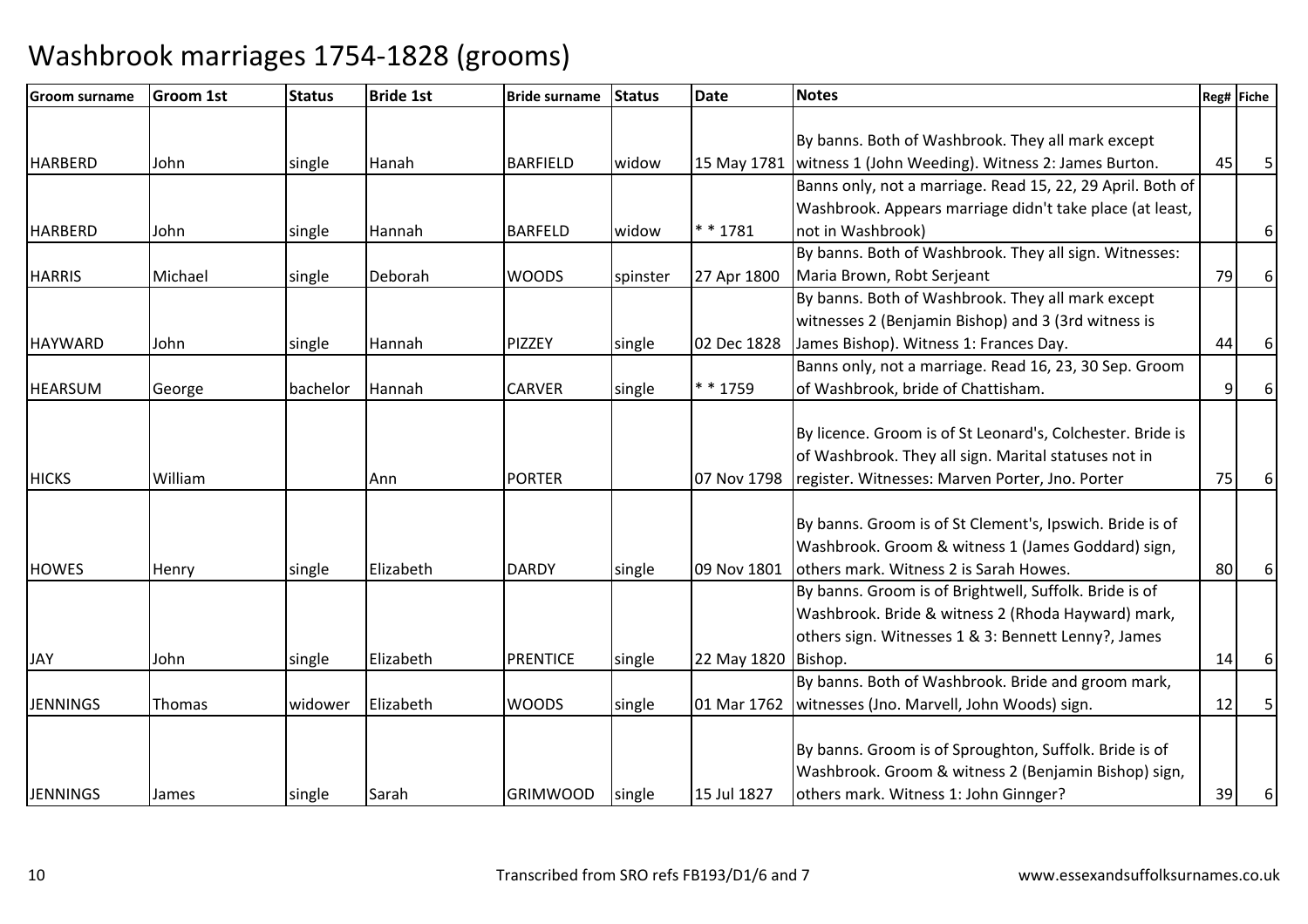| Groom surname   | <b>Groom 1st</b> | <b>Status</b> | <b>Bride 1st</b> | <b>Bride surname</b> | Status   | <b>Date</b> | <b>Notes</b>                                              |    | Reg# Fiche     |
|-----------------|------------------|---------------|------------------|----------------------|----------|-------------|-----------------------------------------------------------|----|----------------|
|                 |                  |               |                  |                      |          |             | By licence. Groom is of Wherstead, bride is of            |    |                |
|                 |                  |               |                  |                      |          |             | Washbrook. They all sign. Witnesses: Sam. & Robert        |    |                |
| <b>JOHNSON</b>  | Samuel           | widower       | Sarah            | <b>COLE</b>          | single   | 09 Feb 1802 | Cole, Mary Bert?                                          | 82 | 6              |
|                 |                  |               |                  |                      |          |             | Banns only, not a marriage. Read 24 Feb, 3 Mar. Groom's   |    |                |
|                 |                  |               |                  |                      |          |             | abode and bride's marital status not in register. "Forbid |    |                |
|                 |                  |               |                  |                      |          |             | by the Father of the young man who is under age." Bride   |    |                |
| <b>JOSSELYN</b> | James            | single        | Sarah            | <b>DAVIS</b>         |          | * * 1799    | is of Washbrook.                                          |    | 6              |
|                 |                  |               |                  |                      |          |             | By banns. The groom is Thomas King junr, of Sproughton,   |    |                |
|                 |                  |               |                  |                      |          |             | Suffolk. Bride is of Washbrook. Groom & witness 1         |    |                |
|                 |                  |               |                  |                      |          |             | (Edward King) mark, others sign. Witness 2's surname      |    |                |
|                 |                  |               |                  |                      |          |             | very smudged (Martha S*hurst?). Witness 3 is James        |    |                |
| <b>KING</b>     | Thomas           | single        | Frances          | SERJEANT             | single   | 11 Nov 1817 | Bishop.                                                   | 10 |                |
|                 |                  |               |                  |                      |          |             |                                                           |    |                |
|                 |                  |               |                  |                      |          |             | By banns. Both of Washbrook. They all mark except         |    |                |
| <b>LAMBERT</b>  | Samuel           | bachelor      | Elizabeth        | <b>ROUT</b>          | spinster | 07 Aug 1803 | witness 2 (Robt Balls). Witness 1: Thomas Rout            | 85 |                |
|                 |                  |               |                  |                      |          |             | Banns only, not a marriage. Read 7 Oct. Groom of          |    |                |
| <b>LEGGETT</b>  | Daniel           | single        | Elizabeth        | <b>CHEESE</b>        | single   | * * 1764    | Washbrook, bride of Borham.                               |    | 6 <sup>1</sup> |
|                 |                  |               |                  |                      |          |             | By banns. Both of Washbrook. They all sign except the     |    |                |
|                 |                  |               |                  |                      |          |             | groom. Witnesses: James Sparrow, Elizabeth Turner,        |    |                |
| <b>LLOYD</b>    | Samuel           | single        | Susan            | <b>TURNER</b>        | single   | 20 Nov 1823 | James Bishop.                                             | 28 | 6              |
|                 |                  |               |                  |                      |          |             | By licence. They all sign. Both of Washbrook. Witnesses:  |    |                |
| LOTT            | James            | single        | Ann              | <b>SIMONDS</b>       | single   | 09 Dec 1766 | John Lott, John Woods                                     | 21 | 5              |
|                 |                  |               |                  |                      |          |             | By licence. They all sign. The bride signs "Mary Lott".   |    |                |
|                 |                  |               |                  |                      |          |             | Groom of Framsden, bride of Washbrook. Witnesses:         |    |                |
| <b>LOTT</b>     | Samuel           | single        | Mary             | <b>PORTER</b>        | single   | 18 Feb 1768 | Robert Porter, Robert Lott.                               | 22 |                |
|                 |                  |               |                  |                      |          |             | By banns. They all sign except the bride. Groom of        |    |                |
|                 |                  |               |                  |                      |          |             | Copdock, bride of Washbrook. Witnesses: John Woods,       |    |                |
| <b>MASON</b>    | John             | single        | Ann              | <b>EASTY</b>         | widow    | 14 Jul 1766 | James Turner                                              | 17 | 5              |
|                 |                  |               |                  |                      |          |             |                                                           |    |                |
|                 |                  |               |                  |                      |          |             | By banns. Both of Washbrook. Bride and groom mark,        |    |                |
|                 |                  |               |                  |                      |          |             | witnesses (John Woods, John Maen) sign. Witness 2's       |    |                |
| <b>MASON</b>    | Robert           | single        | Susanna          | <b>TWAITS</b>        | single   | 30 Oct 1766 | surname might be a misspelling of Mason or Marven.        | 19 | 5              |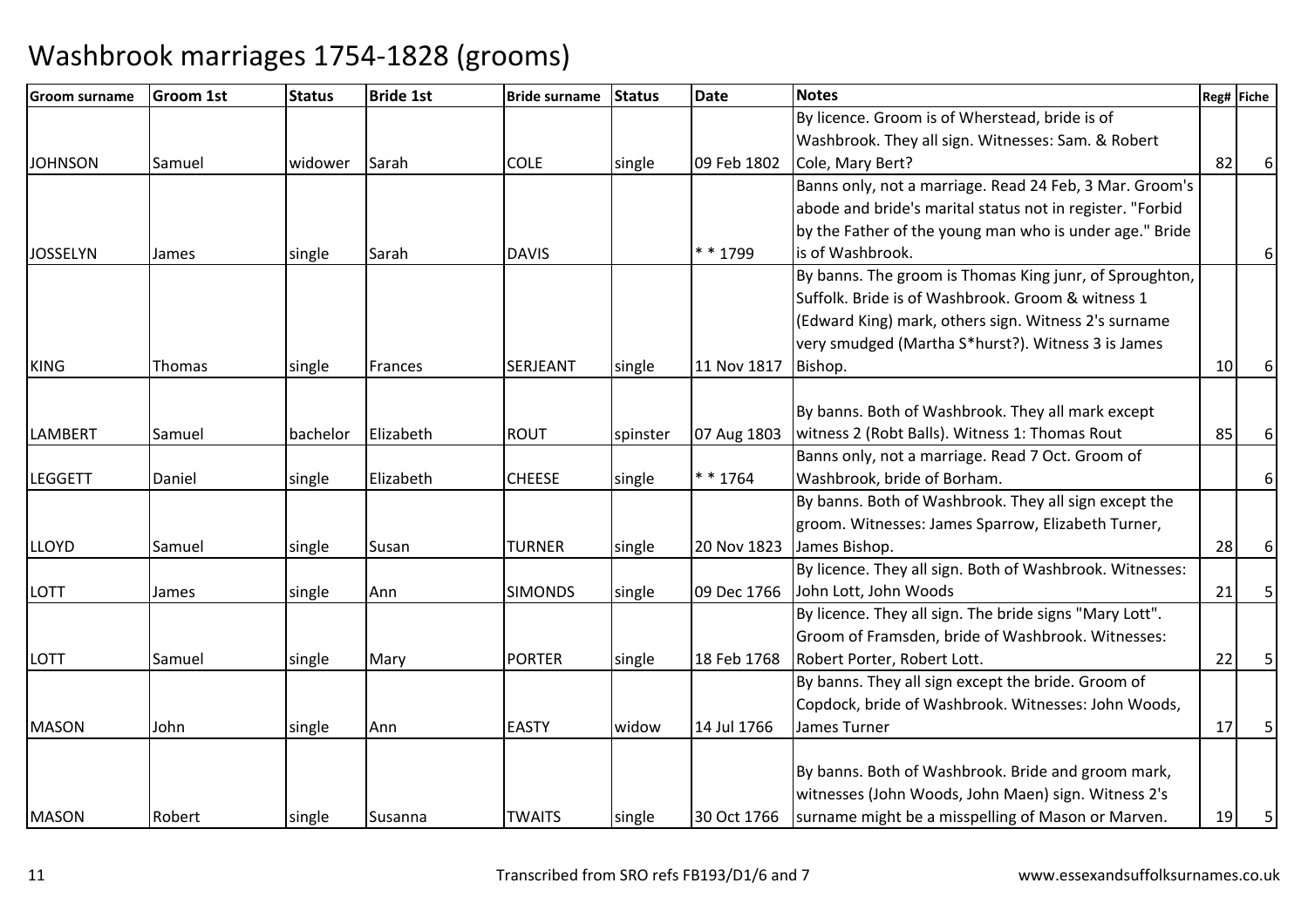| <b>Groom surname</b> | <b>Groom 1st</b> | <b>Status</b> | <b>Bride 1st</b> | <b>Bride surname</b> | Status   | <b>Date</b> | <b>Notes</b>                                                  |    | Reg# Fiche |
|----------------------|------------------|---------------|------------------|----------------------|----------|-------------|---------------------------------------------------------------|----|------------|
|                      |                  |               |                  |                      |          |             |                                                               |    |            |
|                      |                  |               |                  |                      |          |             | By banns. Both of Washbrook. Bride and groom mark,            |    |            |
| <b>MAYHEW</b>        | John             | single        | Elizabeth        | <b>NORMAN</b>        | spinster | 11 Oct 1804 | witness (James Bishop) signs. No second witness.              | 92 |            |
|                      |                  |               |                  |                      |          |             |                                                               |    |            |
|                      |                  |               |                  |                      |          |             | By banns. Groom of Playford, bride of Washbrook. They         |    |            |
|                      |                  |               |                  |                      |          |             | all sign. Marital statuses not in register, but appear in the |    |            |
|                      |                  |               |                  |                      |          |             | banns register where the groom's abode is Rushmere.           |    |            |
| <b>MEADOWS</b>       | John Chisnel     | single        | Sarah            | LAMB                 | single   | 18 Oct 1774 | Witnesses: Martha Lamb, John Edge                             | 36 |            |
|                      |                  |               |                  |                      |          |             | By banns. Groom of Layham, bride of Washbrook. Groom          |    |            |
|                      |                  |               |                  |                      |          |             | & witness 2 (John Woods) sign, others mark. Witness 1:        |    |            |
| <b>MOLES</b>         | Isaac            | single        | Alice            | <b>SMITH</b>         | single   | 10 Oct 1777 | Sarah Woods                                                   | 40 | 5          |
|                      |                  |               |                  |                      |          |             | Banns only, not a marriage. Read 3, 10, 17 March.             |    |            |
|                      |                  |               |                  |                      |          |             | Potential groom is of St Matthew's, Ipswich. Potential        |    |            |
| MONDAY               | Thomas           | bachelor      | Martha           | <b>GOODRICH</b>      | spinster | * * 1799    | bride is of Washbrook.                                        |    | 6          |
|                      |                  |               |                  |                      |          |             | By banns. They all mark. Groom is of Hintlesham, Suffolk.     |    |            |
|                      |                  |               |                  |                      |          |             | Bride is of Washbrook. Witnesses: Sarah & Robert              |    |            |
| <b>MOWER</b>         | Joseph           | single        | Margaret         | <b>DOYLING</b>       | single   | 11 Aug 1793 | Doyling.                                                      | 63 | 6          |
|                      |                  |               |                  |                      |          |             | By banns. Groom of Flowton, Suffolk. Bride of                 |    |            |
|                      |                  |               |                  |                      |          |             | Washbrook. Witness 1 is Isaac Chisnell senr. They all         |    |            |
|                      |                  |               |                  |                      |          |             | mark except witness 3 (James Bishop). Witness 2: Sarah        |    |            |
| <b>MURRELL</b>       | Samuel           | single        | Harriot          | <b>CHISNELL</b>      | single   | 17 Dec 1822 | Chisnell.                                                     | 22 |            |
|                      |                  |               |                  |                      |          |             | By banns. Bride & witness 1 mark, others sign. Witness 3      |    |            |
| <b>NEDBY</b>         | Richard Jasson   | single        | Maria            | <b>CLARK</b>         | single   | 14 Mar 1822 | is James Bishop.                                              | 18 | 6          |
|                      |                  |               |                  |                      |          |             | By banns. Both of Washbrook. Bride and groom mark,            |    |            |
| <b>NOCK</b>          | John             | single        | Sarah            | <b>GENTREE</b>       | single   | 10 Oct 1793 | witnesses (John and Deborah Woods) sign.                      | 65 | 6          |
|                      |                  |               |                  |                      |          |             | By licence. Groom of Hintlesham, bride of Washbrook.          |    |            |
|                      |                  |               |                  |                      |          |             | They all sign. Witnesses: James Gentry, Sophas Norman         |    |            |
| <b>NORMAN</b>        | <b>Thomas</b>    | single        | Ann              | <b>GENTRY</b>        | single   | 04 Jan 1827 | James Bishop.                                                 | 36 | 6          |
|                      |                  |               |                  |                      |          |             |                                                               |    |            |
|                      |                  |               |                  |                      |          |             | By banns. Both of Washbrook. They all mark except             |    |            |
| <b>NUN</b>           | William          | single        | Elizabeth        | <b>MILLER</b>        | single   | 18 Apr 1797 | witness 2 (Deborah Balls). Witness 1: John Nun                | 69 | 6          |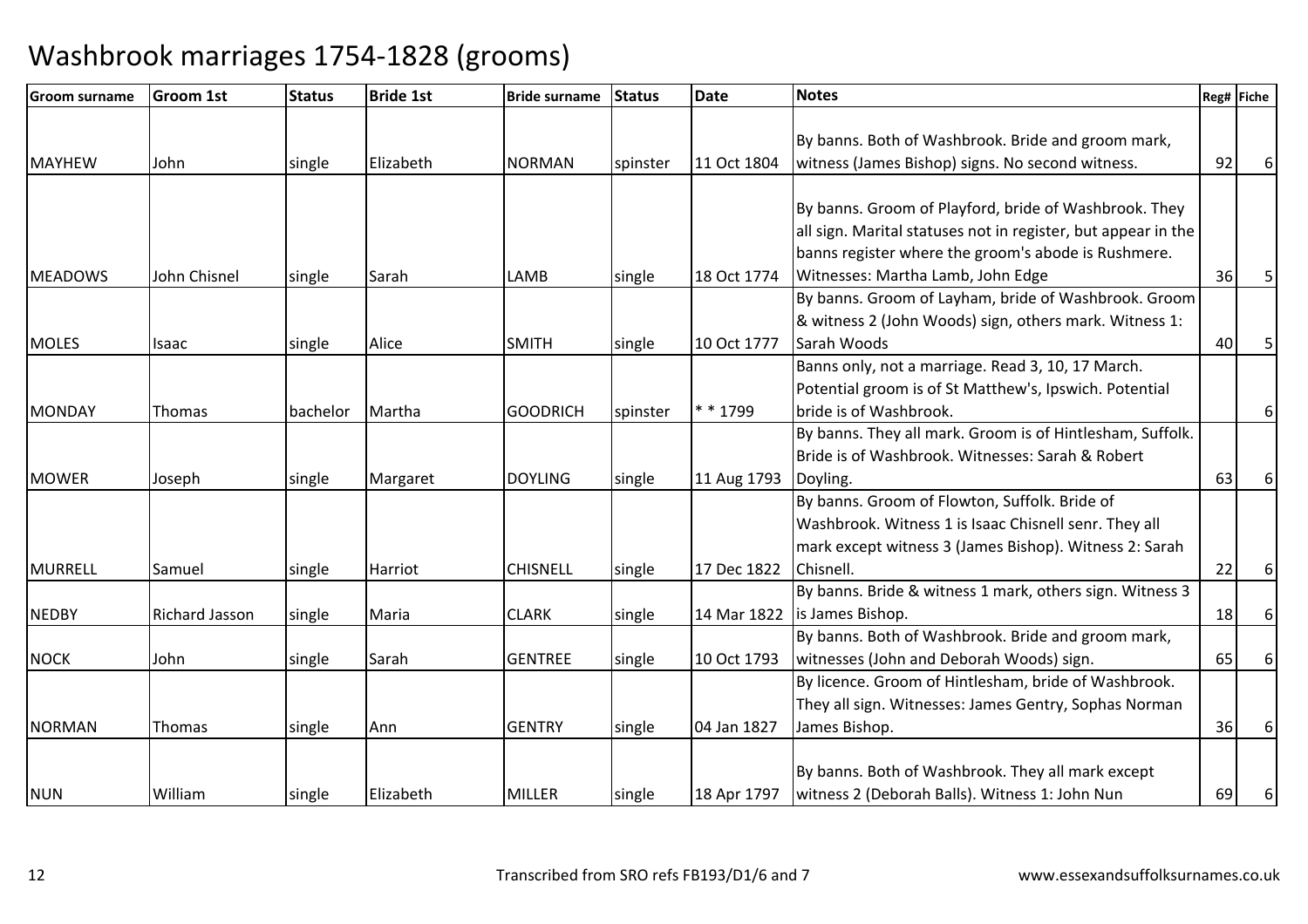| <b>Groom surname</b> | <b>Groom 1st</b> | <b>Status</b> | <b>Bride 1st</b> | <b>Bride surname</b> | <b>Status</b> | <b>Date</b>           | <b>Notes</b>                                               |    | Reg# Fiche |
|----------------------|------------------|---------------|------------------|----------------------|---------------|-----------------------|------------------------------------------------------------|----|------------|
|                      |                  |               |                  |                      |               |                       |                                                            |    |            |
|                      |                  |               |                  |                      |               |                       | By banns. Both of Washbrook. Bride and groom mark,         |    |            |
|                      |                  |               |                  |                      |               |                       | witnesses (Robert? Ravens?, Edm. Bond) sign. Witness       |    |            |
| <b>OSBORNE</b>       | <b>Thomas</b>    | bachelor      | Mary             | <b>EVERSTONE</b>     | spinster      | 06 Nov 1755           | 1's signature is almost impossible to read.                |    |            |
|                      |                  |               |                  |                      |               |                       |                                                            |    |            |
|                      |                  |               |                  |                      |               |                       | By banns. Both of Washbrook. They all mark except          |    |            |
| <b>PANNAFEE</b>      | <b>Thomas</b>    | bachelor      | Mary             | <b>NEWSON</b>        | single        | 27 Oct 1758           | witness 2 (John Woods). Witness 1: Joseph Vince            |    |            |
|                      |                  |               |                  |                      |               |                       | By licence. Bride is a minor and of Washbrook. Groom is    |    |            |
|                      |                  |               |                  |                      |               |                       | of Coddenham. Bride and groom mark, witnesses              |    |            |
| <b>PELLS</b>         | Stephen          | single        | Sarah            | <b>WRIGHT</b>        |               | 27 Dec 1790           | (Thomas Cutting, John Woods) sign.                         | 55 |            |
|                      |                  |               |                  |                      |               |                       | By banns. Both of Washbrook. Bride and groom mark,         |    |            |
| <b>PETINGEL</b>      | John             | single        | Elizabeth        | <b>GRIMWOOD</b>      | spinster      | 24 Oct 1808           | witnesses (James & William Bishop) sign.                   | 99 |            |
|                      |                  |               |                  |                      |               |                       | By banns. Groom of Raydon, Suffolk, bride of               |    |            |
|                      |                  |               |                  |                      |               |                       | Washbrook. They all mark except witness 2 (Ann Pollen).    |    |            |
| <b>POLLEN</b>        | Thos.            | bachelor      | Eliz.            | <b>EVENSTONE</b>     | single        | 15 Oct 1758           | Witness 1: John Woods                                      |    | 5          |
|                      |                  |               |                  |                      |               |                       | By licence. They all sign. Groom is of Washbrook, bride is |    |            |
|                      |                  |               |                  |                      |               |                       | of Bramford, Suffolk. Witnesses: Robt Porter, Marven       |    |            |
| <b>PORTER</b>        | John             | single        | Susan            | <b>WARD</b>          | spinster      | 15 May 1798   Porter. |                                                            | 72 | 6          |
|                      |                  |               |                  |                      |               |                       |                                                            |    |            |
|                      |                  |               |                  |                      |               |                       | By licence. They all sign. Groom of Washbrook, bride of    |    |            |
| <b>PORTER</b>        | Marven           | single        | Elizabeth        | <b>HICKS</b>         | single        | 04 Feb 1802           | Burstall, Suffolk. Witnesses: Philip Hicks, Mary Porter    | 81 | 6          |
|                      |                  |               |                  |                      |               |                       | By banns. Groom of Sutton, Suffolk. Bride of Washbrook.    |    |            |
|                      |                  |               |                  |                      |               |                       | Bride and groom mark, witnesses (Thomas Cullinton,         |    |            |
| <b>PRECIOUS</b>      | Robert           | single        | Sarah            | <b>CULLINGTON</b>    | single        | 05 Oct 1761           | John Woods) sign.                                          | 11 | 5          |
|                      |                  |               |                  |                      |               |                       | By banns. They all sign except the bride. Groom is of St   |    |            |
|                      |                  |               |                  |                      |               |                       | Peter's, Ipswich. Bride is of Washbrook. Witnesses:        |    |            |
| <b>QUADLING</b>      | Richard          | bachelor      | Sarah            | <b>POTTER</b>        | spinster      | 22 Jun 1824           | Samuel Potter, James Bishop.                               | 29 | 6          |
|                      |                  |               |                  |                      |               |                       | Banns only, not a marriage. Read 16, 23, 30 Sep. Groom     |    |            |
| RAINHAM              | John             | single        | Sarah            | <b>HINES</b>         | single        | * * 1787              | of Washbrook, bride of Bildeston                           |    | 6          |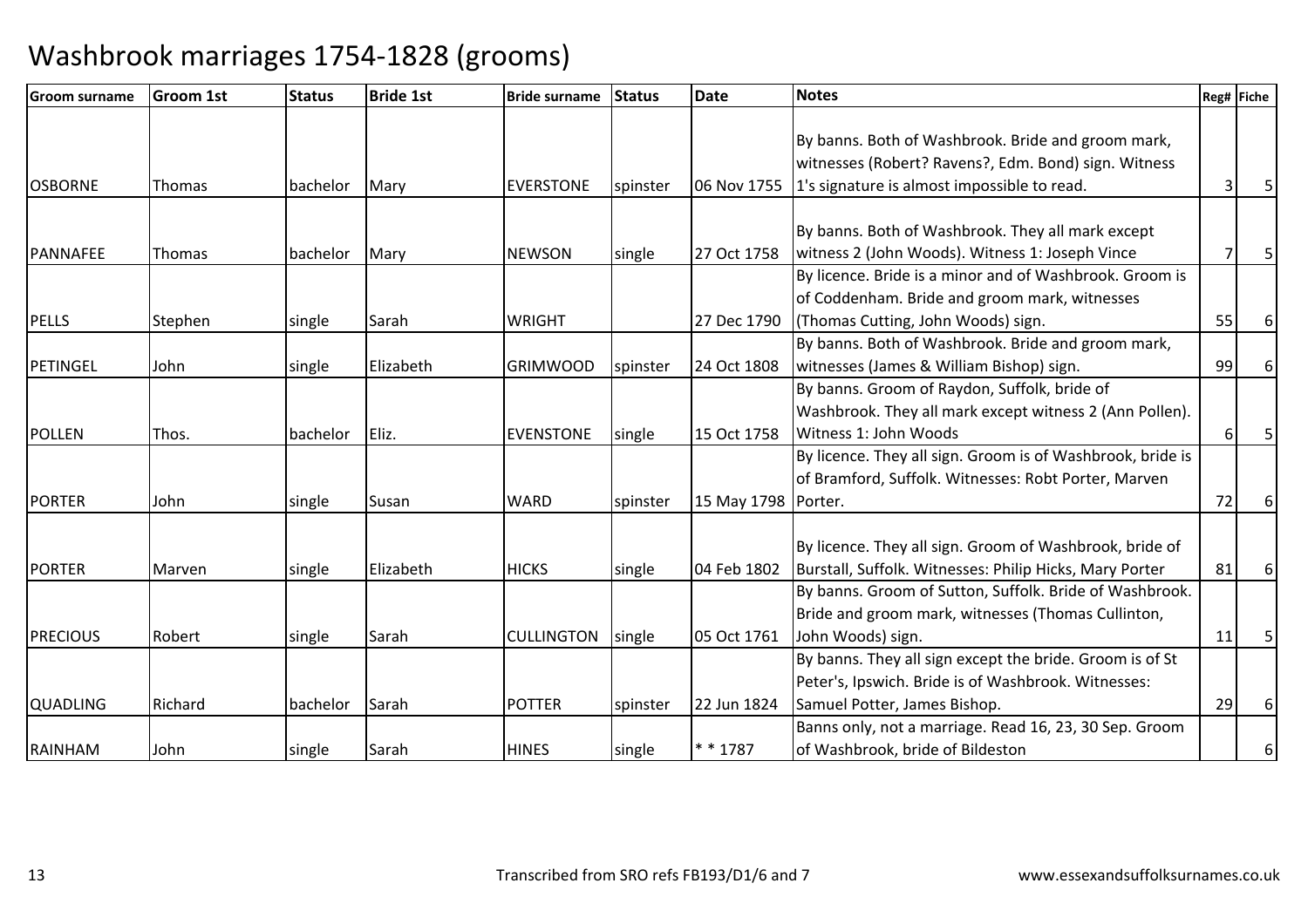| <b>Groom surname</b> | <b>Groom 1st</b> | <b>Status</b> | <b>Bride 1st</b> | <b>Bride surname</b> | Status   | <b>Date</b> | <b>Notes</b>                                              |     | Reg# Fiche |
|----------------------|------------------|---------------|------------------|----------------------|----------|-------------|-----------------------------------------------------------|-----|------------|
|                      |                  |               |                  |                      |          |             |                                                           |     |            |
|                      |                  |               |                  |                      |          |             | By banns. Groom of Wherstead, bride of Washbrook.         |     |            |
|                      |                  |               |                  |                      |          |             | Bride & groom mark, witnesses (Daniel Davis, Martha       |     |            |
| <b>RANDS</b>         | Henry            | single        | Susanna          | <b>SMITH</b>         | single   | 14 Nov 1826 | Pead, Mary Ann & Willam Bird, James Bishop) sign.         | 35  | 6          |
|                      |                  |               |                  |                      |          |             |                                                           |     |            |
|                      |                  |               |                  |                      |          |             | By banns. Both of Washbrook. Groom & witness 1 (James     |     |            |
| <b>RANSON</b>        | John             | single        | Susan            | <b>SPARKS</b>        | single   | 03 Feb 1811 | Bishop) sign, others mark. Witness 2: John Sparks         | 102 | 6          |
|                      |                  |               |                  |                      |          |             | By licence. Both of Washbrook. They all sign. The groom   |     |            |
|                      |                  |               |                  |                      |          |             | is John Ranson jnr. Witnesses: John Ranson senr, Mary     |     |            |
| <b>RANSON</b>        | John             | single        | Sarah            | <b>RATLIFF</b>       | single   | 24 Apr 1816 | Baker, James Bishop.                                      | 6   | 6          |
|                      |                  |               |                  |                      |          |             | By banns. Both of Washbrook. They all mark. Witnesses:    |     |            |
| <b>REGION</b>        | William          | widower       | Martha           | <b>SMITH</b>         | widow    | 21 Jun 1804 | Mary & Daniel Smith                                       | 90  | 6          |
|                      |                  |               |                  |                      |          |             | By banns. Both of Washbrook. They all sign except the     |     |            |
|                      |                  |               |                  |                      |          |             | groom (William Ridging junr). Witnesses: John Redgen,     |     |            |
| <b>RIDGING</b>       | William          | single        | Ann              | <b>SMITH</b>         | single   | 24 Dec 1822 | Mary Smith, James Bishop.                                 | 23  | 6          |
|                      |                  |               |                  |                      |          |             | By banns. Both of Washbrook. Groom & witnesses 1 and      |     |            |
|                      |                  |               |                  |                      |          |             | 3 (John Redging, James Bishop) sign, others mark.         |     |            |
| <b>RIDGING</b>       | <b>Matthias</b>  | single        | Maria            | <b>PEGGS</b>         | single   |             | 24 May 1825   Witness 2: Elizh. Ridging                   | 33  | 6          |
|                      |                  |               |                  |                      |          |             | By banns. Groom of Washbrook, bride of St Mary Stoke,     |     |            |
|                      |                  |               |                  |                      |          |             | near Ipswich. They all mark except witness 1 (John        |     |            |
| <b>ROBERTS</b>       | John             | single        | Susan            | <b>MAWTALL</b>       | single   | 10 Apr 1759 | Woods). Witness 2: Sarah Wood.                            | 8   |            |
|                      |                  |               |                  |                      |          |             | By banns. They all sign. Groom is of St Peter's, Ipswich. |     |            |
|                      |                  |               |                  |                      |          |             | Bride is of Washbrook. Witnesses: Robert Cullington,      |     |            |
| <b>ROBERTS</b>       | John             | single        | Judith           | <b>HOBART</b>        | single   | 19 Jan 1790 | George Roberts                                            | 54  |            |
|                      |                  |               |                  |                      |          |             |                                                           |     |            |
|                      |                  |               |                  |                      |          |             | By licence. Groom of Copdock, bride of Washbrook. They    |     |            |
|                      |                  |               |                  |                      |          |             | all sign except the bride. Witnesses: John Roberts senr,  |     |            |
| <b>ROBERTS</b>       | William          | widower       | Elizabeth        | <b>GENTRY</b>        | spinster | 06 Feb 1823 | Mary Jane Chamberlaine, James Bishop.                     | 24  | 6          |
|                      |                  |               |                  |                      |          |             | By banns. Both of Washbrook. Groom & witness 3 (James)    |     |            |
|                      |                  |               |                  |                      |          |             | Bishop) sign, others mark. Other witnesses: James &       |     |            |
| <b>ROUSE</b>         | James            | widower       | Martha           | <b>STEWARD</b>       | single   | 04 Jun 1827 | Mary Ann Steward                                          | 38  | 6          |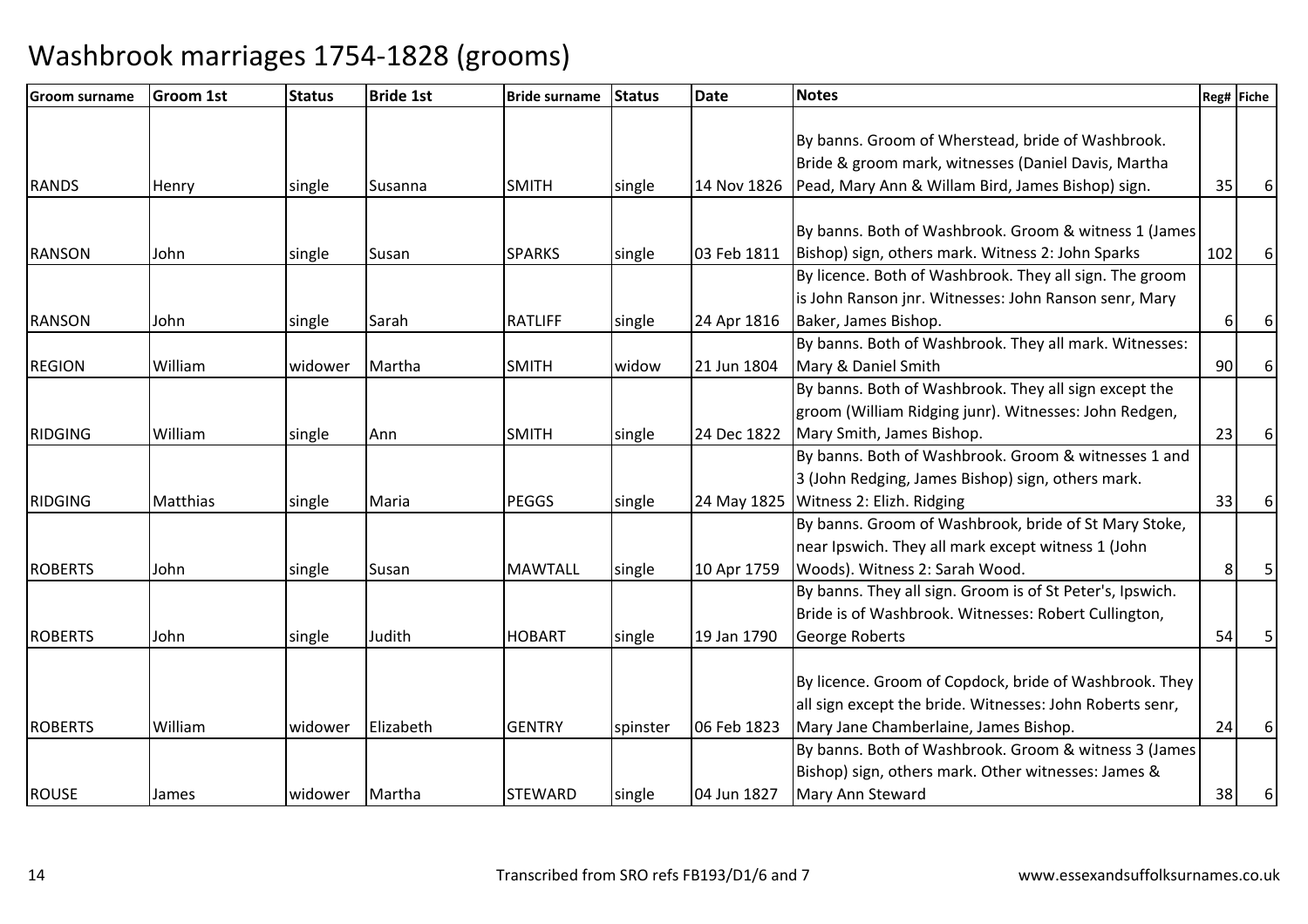| <b>Groom surname</b> | <b>Groom 1st</b> | <b>Status</b> | <b>Bride 1st</b> | <b>Bride surname</b> | Status   | <b>Date</b> | <b>Notes</b>                                             |     | Reg# Fiche     |
|----------------------|------------------|---------------|------------------|----------------------|----------|-------------|----------------------------------------------------------|-----|----------------|
|                      |                  |               |                  |                      |          |             |                                                          |     |                |
|                      |                  |               |                  |                      |          |             | By banns. Both of Washbrook. Bride and groom mark,       |     |                |
| <b>ROUT</b>          | Henry            | widower       | Susan            | ARNOLD               | widow    | 08 Jul 1783 | witnesses (Mary Marven, Robt. Leman Page) sign.          | 48  | 5              |
|                      |                  |               |                  |                      |          |             | Banns only, not a marriage. Read 5, 12, 19 Oct. Groom of |     |                |
| <b>ROUT</b>          | Joseph           | single        | Elizabeth        | <b>ELLESDEN</b>      | single   | $* * 1806$  | Washbrook, bride of Little Wenham.                       |     | $6 \mid$       |
|                      |                  |               |                  |                      |          |             | By banns. They all sign except the bride. Groom of       |     |                |
|                      |                  |               |                  |                      |          |             | Bently, bride of Washbrook. Witnesses: Lionel Jesop,     |     |                |
| <b>RUMSEY</b>        | John             | single        | Mary             | <b>JESSOP</b>        | single   | 03 Oct 1782 | Joseph Gardner.                                          | 46  | 5              |
|                      |                  |               |                  |                      |          |             |                                                          |     |                |
|                      |                  |               |                  |                      |          |             | By banns. Groom of Hintlesham, bride of Washbrook.       |     |                |
|                      |                  |               |                  |                      |          |             | Bride and witness 3 (James Bishop) sign, others mark.    |     |                |
| <b>RUMSEY</b>        | Levi             | bachelor      | Elizabeth        | <b>CHISNELL</b>      | spinster | 13 Oct 1812 | Witnesses 1 & 2: George and Charlotte Chisnell.          | 104 | $6 \mid$       |
|                      |                  |               |                  |                      |          |             | By banns. They all sign. Groom of Burstall, bride of     |     |                |
| <b>RUSH</b>          | Edward           | single        | Elizabeth        | <b>COOPER</b>        | single   | 09 Jun 1776 | Washbrook. Witnesses: John Cooper, John Woods            | 38  | 5              |
|                      |                  |               |                  |                      |          |             | Banns only, not a marriage. Read 27 Aug, 3, 10 Sep.      |     |                |
| SAGE                 | Richard          | single        | Elizabeth        | <b>OTLEY</b>         | single   | * * 1780    | Groom of Washbrook, bride of Brantham                    |     | 6 <sup>1</sup> |
|                      |                  |               |                  |                      |          |             |                                                          |     |                |
|                      |                  |               |                  |                      |          |             | By licence. They all sign except the bride. Both of      |     |                |
| <b>SAXTON</b>        | George           | bachelor      | Mary             | <b>TAMPION</b>       | spinster | 13 Oct 1757 | Washbrook. Witnesses: George Saxton, Edm. Bond           |     | 5              |
|                      |                  |               |                  |                      |          |             | By banns. Both of Washbrook. They all mark except        |     |                |
|                      |                  |               |                  |                      |          |             | groom and witness 3 (James Bishop). Other witnesses:     |     |                |
| <b>SCRIVENER</b>     | John             | single        | Elizabeth        | SHARMAN              | single   | 24 Nov 1817 | Mary & Robert Worledge                                   | 11  | 6              |
|                      |                  |               |                  |                      |          |             |                                                          |     |                |
|                      |                  |               |                  |                      |          |             | By banns. Both of Washbrook. They all mark except        |     |                |
| <b>SELEY</b>         | William          | bachelor      | Rebeckah         | <b>COOK</b>          | widow    | 04 Aug 1755 | witness 2 (Edm. Bond). Witness 1: John Bird              |     | 5              |
|                      |                  |               |                  |                      |          |             | By banns. They all sign except the bride. Groom of       |     |                |
|                      |                  |               |                  |                      |          |             | Washbrook, bride of Alisborne. Witnesses: John Woods,    |     |                |
| <b>SERJEANT</b>      | Robert           | single        | Dinea            | <b>TAYLOR</b>        | single   | 13 Oct 1778 | John Faiers.                                             | 42  | 5              |
|                      |                  |               |                  |                      |          |             | By licence. They all sign. Both of Washbrook. Witnesses: |     |                |
| <b>SHARMAN</b>       | <b>Thomas</b>    | bachelor      | Mary             | <b>JARVIS</b>        | spinster | 20 Jul 1755 | William Sharman, Edm. Bond                               |     | 5              |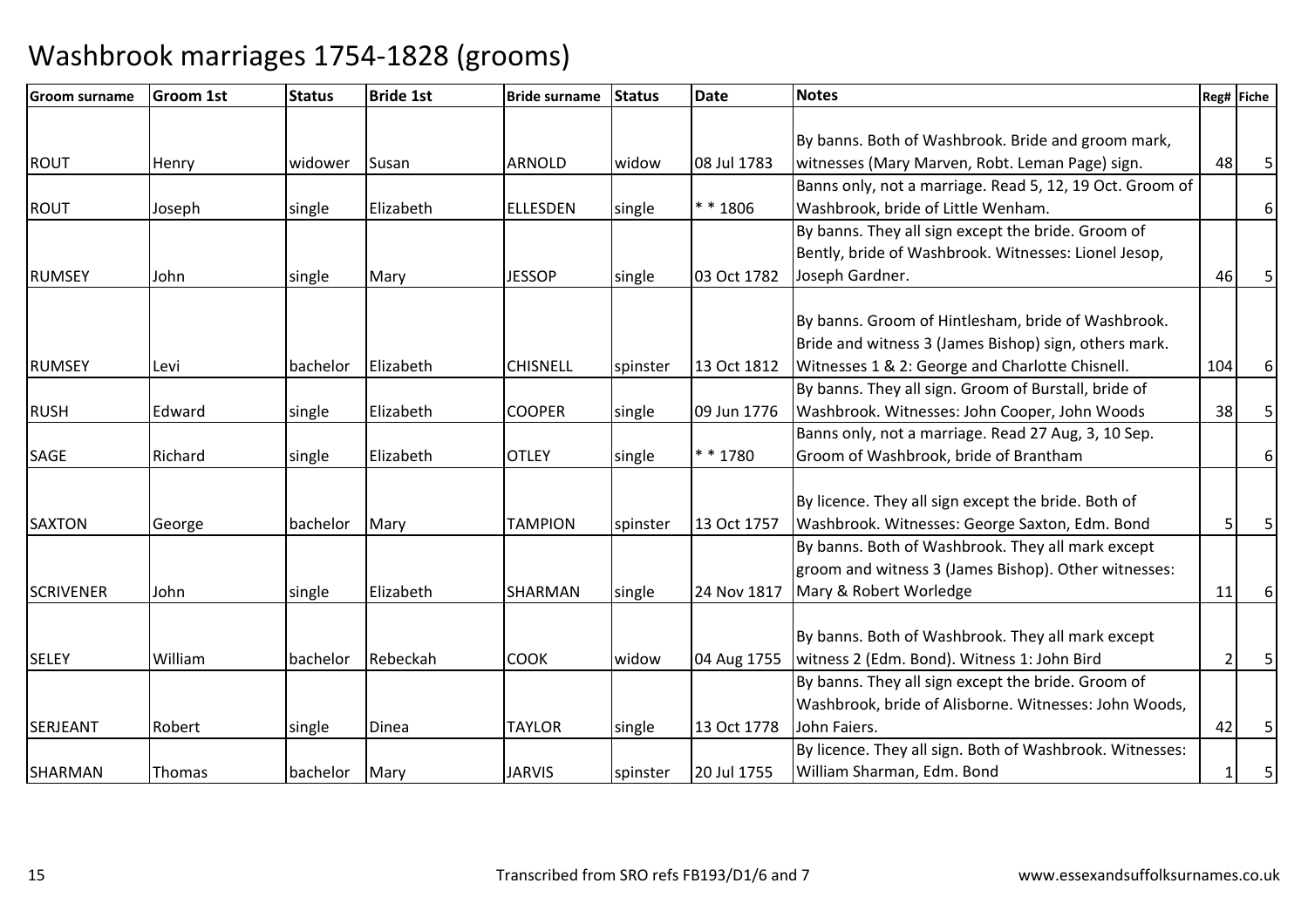| Groom surname   | <b>Groom 1st</b> | <b>Status</b> | <b>Bride 1st</b> | <b>Bride surname</b> | Status   | <b>Date</b> | <b>Notes</b>                                              |     | Reg# Fiche |
|-----------------|------------------|---------------|------------------|----------------------|----------|-------------|-----------------------------------------------------------|-----|------------|
|                 |                  |               |                  |                      |          |             |                                                           |     |            |
|                 |                  |               |                  |                      |          |             | By licence. Both of Washbrook. They all sign. Bride signs |     |            |
|                 |                  |               |                  |                      |          |             | her surname Homes but it is spelt Holmes in the register. |     |            |
| <b>SHARMAN</b>  | William          | bachelor      | Frances          | <b>HOLMES</b>        | spinster | 26 Dec 1756 | Witnesses: Thos. Sharman, Edm. Bond.                      |     |            |
|                 |                  |               |                  |                      |          |             |                                                           |     |            |
|                 |                  |               |                  |                      |          |             | By banns. Both of Washbrook. They all mark except         |     |            |
| <b>SHARMAN</b>  | John             | single        | Ann              | <b>GREEN</b>         | single   | 10 Oct 1773 | witness 2 (John Woods). Witness 1: Henery Jardan.         | 31  | 5          |
|                 |                  |               |                  |                      |          |             |                                                           |     |            |
|                 |                  |               |                  |                      |          |             | By banns. Both of Washbrook. They all mark except         |     |            |
|                 |                  |               |                  |                      |          |             | witnesses 3 & 4 (Benjamin & James Bishop). Other          |     |            |
| <b>SHARMAN</b>  | James            | single        | Hannah           | <b>LORD</b>          | single   | 02 Mar 1828 | witnesses: Daniel & Elizabeth Waterman                    | 41  | 6          |
|                 |                  |               |                  |                      |          |             |                                                           |     |            |
|                 |                  |               |                  |                      |          |             | By banns. Groom of Copdock, bride of Washbrook. They      |     |            |
| <b>SHEPPARD</b> | George           | single        | Mary             | <b>CULLINGTON</b>    | single   | 05 Jun 1826 | all sign. Witnesses: James & Mary Garrard, James Bishop   | 34  | 6          |
|                 |                  |               |                  |                      |          |             |                                                           |     |            |
|                 |                  |               |                  |                      |          |             | By banns. Groom is of St Margaret's, Ipswich. Bride is of |     |            |
|                 |                  |               |                  |                      |          |             | Washbrook. They all mark except witness 3 (James          |     |            |
| <b>SHERMAN</b>  | <b>Thomas</b>    | single        | Susan            | <b>LING</b>          | single   | 09 Mar 1823 | Bishop). Witnesses 1 and 2: Daniel & Elizabeth Sherman    | 25  |            |
|                 |                  |               |                  |                      |          |             | By banns. Both of Washbrook. Groom & witness 1            |     |            |
|                 |                  |               |                  |                      |          |             | (Elizabeth Chisnell) sign, others mark. Witness 2: George |     |            |
| <b>SHORTEN</b>  | Thomas           | single        | Margaret         | <b>FEARS</b>         | single   | 22 Mar 1794 | Chisnell                                                  | 66  | 6          |
|                 |                  |               |                  |                      |          |             |                                                           |     |            |
|                 |                  |               |                  |                      |          |             | By licence. Both of Washbrook. They all sign. Witnesses:  |     |            |
| <b>SHULVER</b>  | William          | widower       | Ann              | <b>LOTT</b>          | spinster | 11 Jun 1812 | James & Mary Turner, Sarah Lott, James Bishop             | 103 | 6          |
|                 |                  |               |                  |                      |          |             | By banns. Both of Washbrook. Bride and groom mark,        |     |            |
| <b>SPARKE</b>   | John             | widower       | Ann              | <b>CRISP</b>         | widow    | 18 Dec 1803 | witnesses (Jon. Bird, Robt Balls) sign.                   | 89  | 6          |
|                 |                  |               |                  |                      |          |             |                                                           |     |            |
|                 |                  |               |                  |                      |          |             | Banns only, not a marriage. Read 26 May, 2, 9 June 1754.  |     |            |
| <b>SPORLE</b>   | Thomas           | bachelor      | Ann              | <b>SPORLE</b>        | spinster | * * 1754    | Groom is of Washbrook, bride is of Nacton, Suffolk.       |     | 6          |
|                 |                  |               |                  |                      |          |             | By banns. Both of Washbrook. Bride & groom mark,          |     |            |
|                 |                  |               |                  |                      |          |             | witnesses (Joseph Sipton?, Susan Cutting, James Bishop)   |     |            |
| STANNARD        | James            | single        | Bathsheba        | <b>PLANTON</b>       | single   | 10 Apr 1827 | sign.                                                     | 37  | 6          |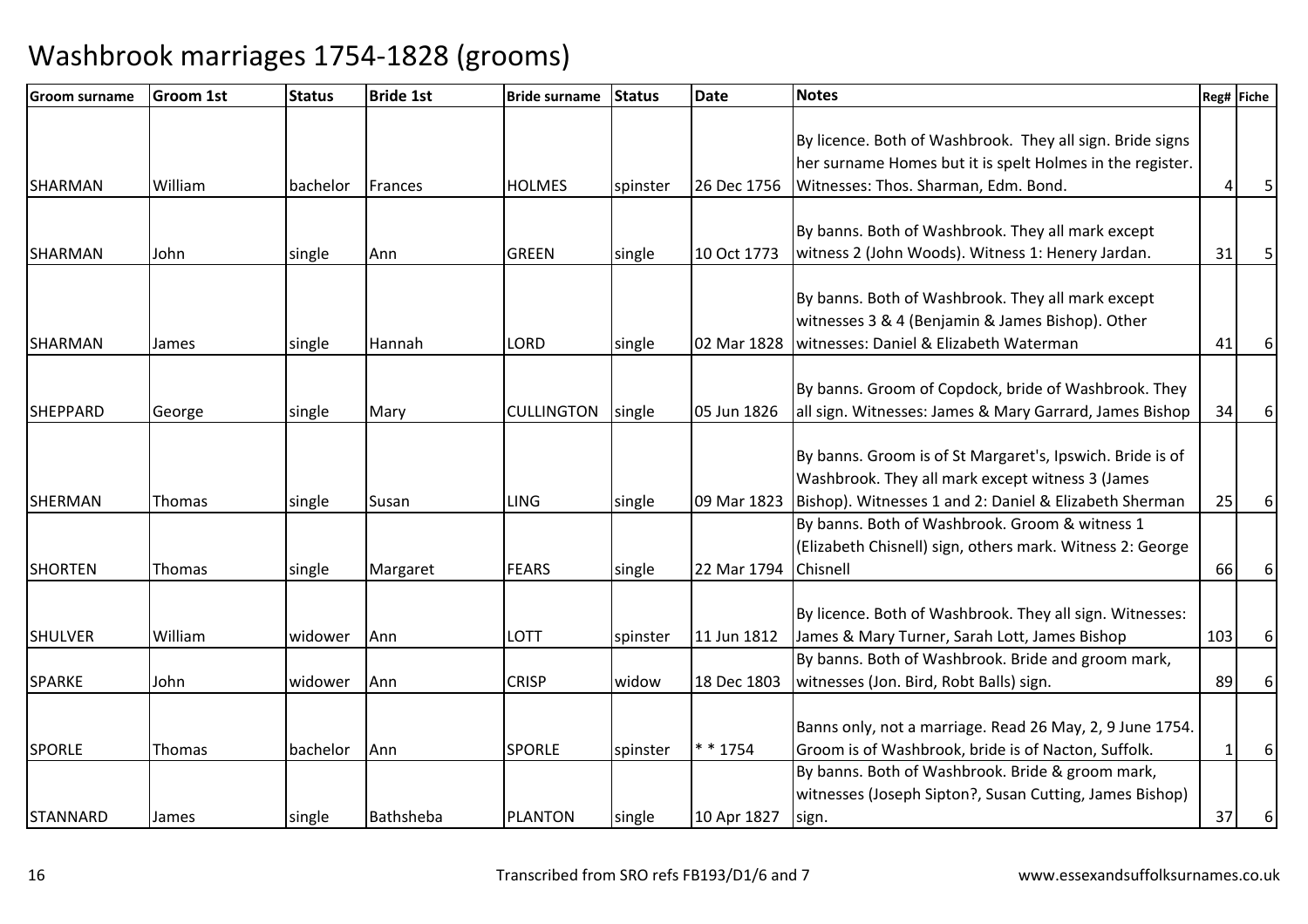| <b>Groom surname</b> | <b>Groom 1st</b> | <b>Status</b> | <b>Bride 1st</b> | <b>Bride surname</b> | <b>Status</b> | <b>Date</b>         | <b>Notes</b>                                             |     | Reg# Fiche |
|----------------------|------------------|---------------|------------------|----------------------|---------------|---------------------|----------------------------------------------------------|-----|------------|
|                      |                  |               |                  |                      |               |                     |                                                          |     |            |
|                      |                  |               |                  |                      |               |                     | Banns only, not a marriage. Read 11, 18, 25 April. Groom |     |            |
| <b>STEWARD</b>       | Thomas           | single        | Sarah            | <b>RUDLAND</b>       |               | ** 1819             | is of Washbrook, bride is of Westerfield, Suffolk.       | 113 | 6          |
|                      |                  |               |                  |                      |               |                     |                                                          |     |            |
|                      |                  |               |                  |                      |               |                     | By banns. Both of Washbrook. They all mark except        |     |            |
| <b>STOW</b>          | John             | widower       | Mary             | <b>GOOCH</b>         | widow         | 04 Aug 1799         | witness 2 (William Wiles). Witness 1: Ann Wiles          | 77  | 6          |
|                      |                  |               |                  |                      |               |                     | Banns only, not a marriage. Read 7, 14, 21 June. The     |     |            |
|                      |                  |               |                  |                      |               |                     | groom is William Thurlow junr of Washbrook. Bride is of  |     |            |
| <b>THURLOW</b>       | William          | single        | Mary Ann         | <b>ENGLISH</b>       | single        | $* * 1818$          | Creeting All Saints.                                     | 111 | 6          |
|                      |                  |               |                  |                      |               |                     | By banns. Both of Washbrook. They all sign. Witnesses:   |     |            |
| <b>TURNER</b>        | Clarke           | single        | Hannah           | <b>BOWEL</b>         | single        | 11 Oct 1773         | Thos Cole, John Woods                                    | 32  | 5          |
|                      |                  |               |                  |                      |               |                     | By banns. They mark. Both of Washbrook. Witnesses:       |     |            |
| <b>TWAITS</b>        | James            | single        | Sarah            | <b>DALDREY</b>       | single        | 11 Oct 1792         | William Twaits, Susan Garnham                            | 57  | 6          |
|                      |                  |               |                  |                      |               |                     | By banns. They all mark. Groom is of Belstead, Suffolk.  |     |            |
|                      |                  |               |                  |                      |               |                     | Bride is of Washbrook. Witnesses: William & Bridget      |     |            |
| <b>TWAITS</b>        | John             | single        | Elizabeth        | <b>MATTOCK</b>       | single        | 29 May 1796 Twaits. |                                                          | 68  | 6          |
|                      |                  |               |                  |                      |               |                     | By banns. Groom is of Wherstead, Suffolk. The bride is   |     |            |
|                      |                  |               |                  |                      |               |                     | Martha Smith junr of Washbrook. They all mark except     |     |            |
|                      |                  |               |                  |                      |               |                     | witness 2 (Ann Smith) and witness 3 (James Bishop).      |     |            |
| <b>WARD</b>          | John             | single        | Martha           | <b>SMITH</b>         | single        | 07 Nov 1820         | Witness 1: William Redgen.                               | 15  | 6          |
|                      |                  |               |                  |                      |               |                     | By banns. Groom of Bently, Suffolk. Bride of Washbrook.  |     |            |
|                      |                  |               |                  |                      |               |                     | They all mark except witness 2 (Hannar Worden).          |     |            |
|                      |                  |               |                  |                      |               |                     | Witnesses: Jonathan & John Warden, Hannah Worden,        |     |            |
| <b>WARDEN</b>        | William          | single        | Priscilla        | <b>WRIGHT</b>        | single        | 19 Jul 1793         | Anne Wiles.                                              | 62  | 6          |
|                      |                  |               |                  |                      |               |                     | By banns. Groom of Nacton, bride of Washbrook. Groom     |     |            |
|                      |                  |               |                  |                      |               |                     | & witness 2 (John Woods) sign, others mark. Witness 1:   |     |            |
| <b>WILES</b>         | William          | single        | Ann              | <b>SAXTON</b>        | single        | 16 Oct 1785         | John Pearl.                                              | 51  |            |
|                      |                  |               |                  |                      |               |                     |                                                          |     |            |
|                      |                  |               |                  |                      |               |                     | By banns. Both of Washbrook. Groom & witness 1           |     |            |
| <b>WITMORE</b>       | John             | single        | Susan            | <b>DRIVER</b>        | spinster      | 09 Oct 1808         | (James Bishop) sign, others mark. Witness 2: Anne Driver | 98  | 6          |